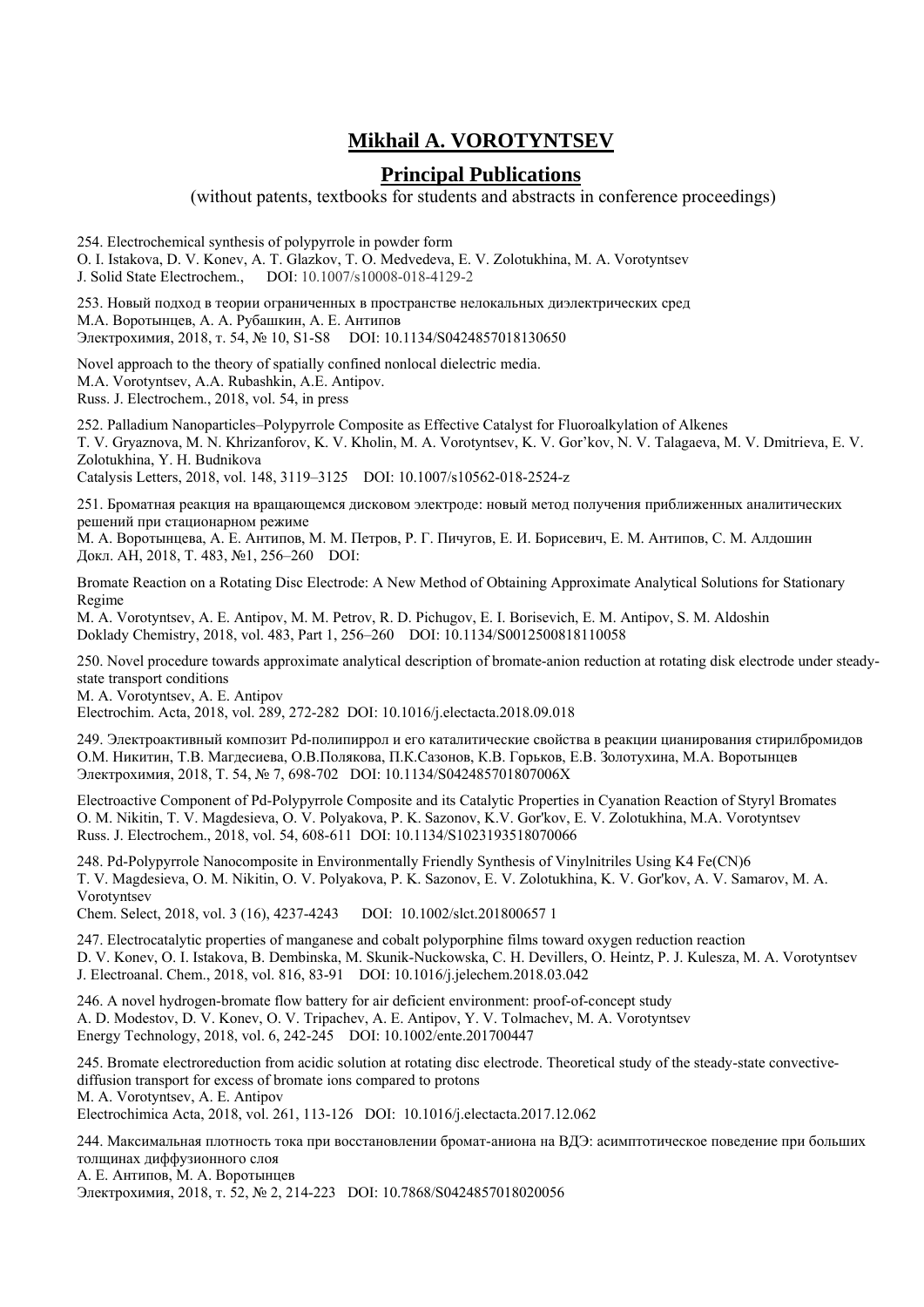Maximum Current Density in the Reduction of the Bromate Anion on a Rotating Disk Electrode: Asymptotic Behavior at Large Thicknesses of the Diffusion Layer

A. E. Antipov, M. A. Vorotyntsev

Russ. J. Electrochem., 2018, vol. 54, № 2, 186-194 DOI: 10.1134/S1023193518020039

243. Surprising dependence of the current density of bromate electroreduction on the microelectrode radius as manifestation of the autocatalytic redox-cycle (EC″) reaction mechanism D. V. Konev, A. E. Antipov, M. M. Petrov, M. A. Shamraeva, M. A. Vorotyntsev

Electrochem. Comm., 2018, vol. 86, 76-79 DOI: org/10.1016/j.elecom.2017.11.006

242. Восстановление бромат-аниона на ВДЭ в стационарных условиях при избытке протонов: численное решение уравнений конвективной диффузии при одинаковых коэффициентах диффузии компонентов А. Е. Aнтипов, М. А. Воротынцев

Электрохимия, 2018, т. 54, № 1, 73-81 DOI: 10.7868/S0424857018010085 исправлен

Bromate Anion Reduction at Rotating Disk Electrode in Steady State under Excess of Protons: Numerical Solution of the Convective Diffusion Equations at Equal Diffusion Coefficients of Components

A. E. Antipov, M. A. Vorotyntsev

Russ. J. Electrochem., 2018, vol. 54, № 1, 62-69 DOI: 10.1134/S1023193518010020

241. Bromate electroreduction from sulfuric acid solution at rotating disk electrode: experimental study A. D. Modestov, D. V. Konev, A. E. Antipov, M. M. Petrov, R. D, Pichugov, M. A. Vorotyntsev Electrochim. Acta, 2018, vol. 259, 655-663 DOI: 10.1016/j.electacta.2017.10.199

240. Bromate electroreduction from acidic solution at spherical microelectrode under steady-state conditions: theory for the redoxmediator autocatalytic (EC") mechanism

M. A. Vorotyntsev, A. E. Antipov

Electrochim. Acta, 2017, vol. 258, 544-553 DOI: 10.1016/j.electacta.2017.11.097

239. Bromate anion reduction: novel autocatalytic (EC") mechanism of electrochemical processes. Its implication for redox flow batteries of high energy and power densities

M. A. Vorotyntsev, А. Е. Antipov, D. V. Konev

Pure Applied Chemistry, 2017, vol. 89, № 10, 1429–1448 DOI: 10.1515/pac-2017-0306

238. Pd–PPy nanocomposite on the surface of carbon nanotubes: synthesis and catalytic activity K. V. Gor'kov, N. V. Talagaeva, J.-C. Hierso, I. S. Bezverkhyy, P. A. Pisareva, M. A. Vorotyntsev, E.. Zolotukhina Surface Innov., 2017, vol. 5, 121-129 dx.doi.org/10.1680/jsuin.17.00016

237. Обобщенная модель Нернста для конвективно-диффузионного транспорта. Численное решение для электровосстановления бромат-аниона на неактивном ВДЭ в стационарных условиях А. Е. Aнтипов, М. А. Воротынцев

Электрохимия, 2017, т. 53, № 10, 1239-1247 DOI: 10.7868/S0424857017100048

Generalized Nernst Layer Model for Convective-Diffusion Transport. Numerical Solution for Bromide Ion Electroreduction on Inactive Rotating Disk Electrode under Steady State Conditions

А. Е. Antipov, M. A. Vorotyntsev

Russ. J. Electrochem., 2017, vol. 53, № 10, 1100-1108 DOI: 10.1134/S1023193517100020

## ERRATUM

А. Е. Antipov, M. A. Vorotyntsev Russ. J. Electrochem., 2017, vol. 53, № 12, 1362-1362 DOI: 10.1134/S1023193517130018

236. Влияние работ В. Г. Левича на развитие современной электрохимии Й. Ульструп, М. А. Воротынцев, А. Д. Давыдов, Б. М. Графов Электрохимия, 2017, т. 53, № 9, 1003-1007 DOI: 10.7868/S0424857017090018

The Importance of V. G. Levich's Research in the Development of Modern Electrochemistry J. Ulstrup, M. A. Vorotyntsev, A. D. Davydov, B. M. Grafov Russ. J. Electrochem., 2017, vol. 53, № 9, 893-896 DOI: 10.1134/S1023193517090154

235. Медиаторное восстановление бромат-аниона на вращающемся дисковом электроде в стационарных условиях при больших плотностях тока

М. А. Воротынцев, А. Е. Aнтипов

Электрохимия, 2017, т. 53, № 9, 1032-1045 DOI: 10.7868/S0424857017090043

Mediator Reduction of Bromate Anion at Rotating Disk Electrode under Steady-state Conditions for High Current Densities M. A. Vorotyntsev, А. Е. Antipov Russ. J. Electrochem., 2017, vol. 53, № 9, 919–931 DOI: 10.1134/S1023193517090178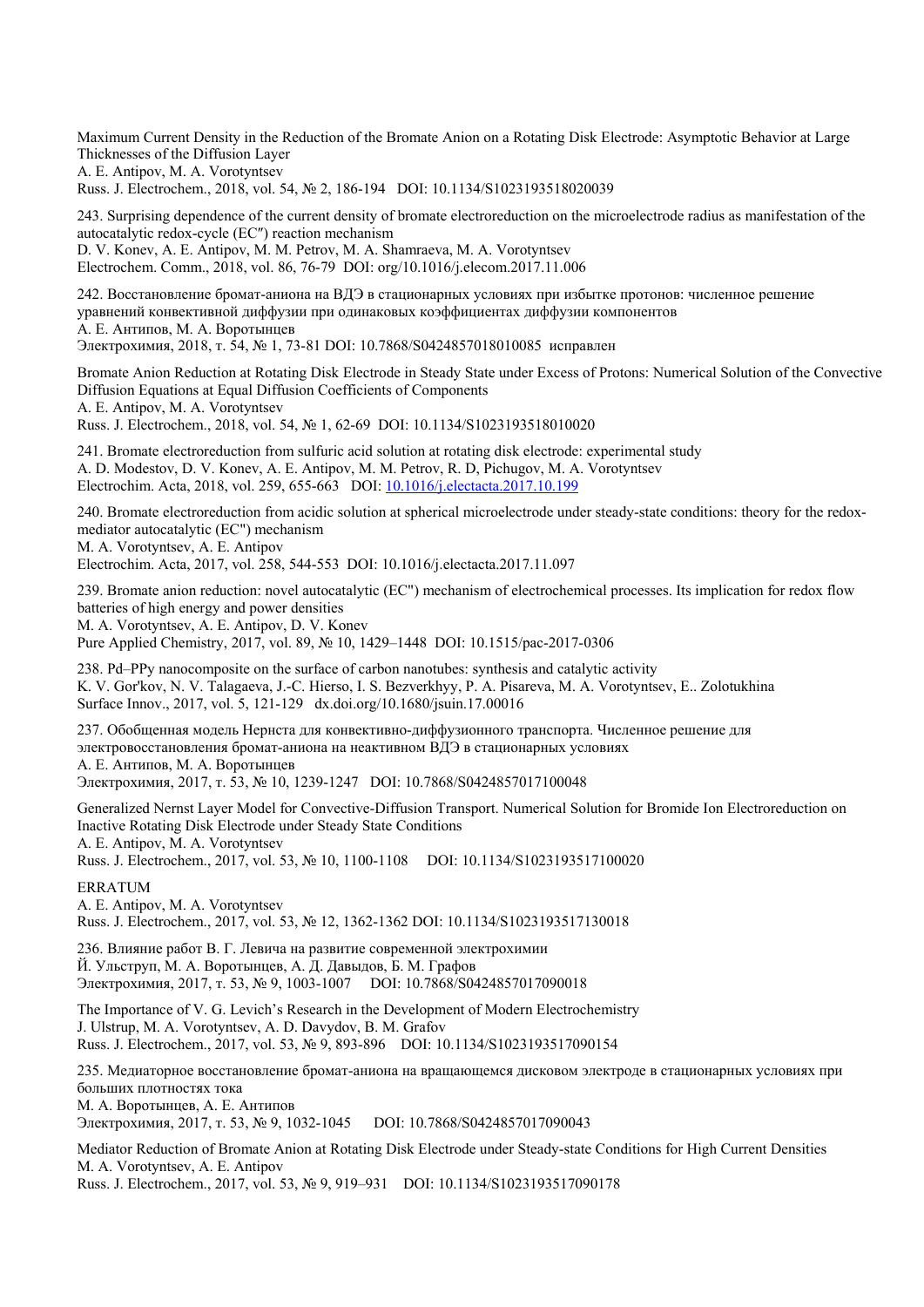234. Electrochemistry of electroactive materials: WEEM-2015 and EEM-2016 M. A. Vorotyntsev Electrochim. Acta, 2017, vol. 246, 1259-1260 DOI: 10.1016/j.electacta.2017.07.145

233. Bromate electroreduction from acidic solution at rotating disk electrode. Theory of steady-state convective-diffusion transport M. A. Vorotyntsev, А. Е. Antipov

Electrochim. Acta, 2017, vol. 246, 1217-1229 DOI: 10.1016/j.electacta.2017.06.158

232. 67-е Ежегодное совещание Международного Электрохимического Общества, 21-26 августа 2016 г., Гаага, Нидерланды Ю. В. Плесков, М. А. Воротынцев, А. Д. Давыдов

Электрохимия, 2017, т. 53, № 4, 487-488 DOI: 10.7868/S0424857017040077

231. Electrostatic contribution to the ion solvation energy: cavity effects M. A. Vorotyntsev, A. A. Rubashkin

Phys. Chem. Liquids, 2017, vol. 55, Issue 2, 141-152 DOI: 10.1080/00319104.2016.1183002

230. Синтез и электрокаталитические свойства нанокомпозита палладий-полипиррол в реакции окисления формальдегида К. В. Горьков, Е. В. Золотухина, Э. Р. Мустафина, М. А. Воротынцев Электрохимия, 2017, т. 53, № 1, 56-65

Synthesis and electrocatalytic properties of palladium-polypyrrole nanocomposite in formaldehyde oxidation reaction V. K. Gor'kov, E. V. Zolotukhina, E. R. Mustafina, M. A. Vorotyntsev Russ. J. Electrochem., 2017, vol. 53, № 1, 49-57 doi.org/10.1134/S1023193517010074

229. 1D model of steady-state discharge process in hydrogen-bromate flow battery M. A. Vorotyntsev, А. Е. Antipov, Yu. V. Tolmachev Electrochim. Acta, 2016, vol. 222, 1555-1561 DOI: 10.1016/j.electacta.2016.11.138

228. Получение полипорфина кобальта электрохимическим методом О. И. Истакова, Д. В. Конев, Ш. Х. Девильер, М. А. Воротынцев, А. С. Зюбин, Е. М. Антипов, С. М. Алдошин Доклады РАН: физ. химия, 2016, т. 471, № 2, 183–186 DOI: 10.7868/S0869565216320153

Electrochemical Synthesis of Cobalt Polyporphine Films

O. I. Istakova, D. V. Konev, C. H. Devillers, M. A. Vorotyntsev, A. S. Zyubin, E. M. Antipov, S. M. Aldoshin, Doklady Physical Chemistry, 2016, vol. 471, Part 1, 181–184 DOI: 10.1134/S0012501616110038

227. Обобщение модели слоя Нернста для учета различных коэффициентов диффузии компонентов системы при восстановлении бромата при стационарном одномерном режиме. Лимитирование тока транспортом протонов А. Е. Антипов, М. А. Воротынцев, Ю. В. Толмачев, Е. М. Антипов, С. М. Алдошин Доклады РАН: физ. химия, 2016, vol. 471, 312-316 DOI: 10.7868/S0869565216330161

Generalization of the Nernst Layer Model to Take into Account the Difference in Diffusivity between the Components of the System in Bromate Reduction in Steady-State One-Dimensional Mode: Current Limiting by Proton Transport А. Е. Antipov, M. A. Vorotyntsev, Yu. V. Tolmachev, E. M. Antipov, S. M. Aldoshin Doklady Physical Chemistry, 2016, vol. 471, 185-189 DOI: 10.1134/S001250161611004X

226. Специальный выпуск журнала "Электрохимия", посвященный 10-му международному Фрумкинскому симпозиуму по электрохимии, Москва, 20–23 октября 2015 г. Введение А. Ю. Цивадзе, В. Н. Андреев, М. А. Воротынцев

Электрохимия, 2016, т. 52, № 12, 1227-1228 DOI: 10.7868/S0424857016120136

225. Электрополимеризация 5,15 ди(*n* метоксифенил)порфина магния Д. В. Конев, К. В. Лизгина, О. И. Истакова, В. Е. Баулин, И. П. Калашникова, Ш. Х. Девильер, М. А. Воротынцев Электрохимия, 2016, т. 52, № 12, 1289-1297 DOI: 10.7868/S0424857016120070

Electropolymerization of magnesium 5,15-di(n-methoxyphenyl)porphin D. V. Konev, K. V. Lizgina, O. I. Istakova, V. E. Baulin, I. P. Kalashnikova, C. H. Devillers, M. A. Vorotyntsev Russ. J. Electrochem., 2016, vol. 52, № 12, 1150-1158 DOI: 10.1134/S1023193516120077

224. Generalized Nernst Layer Model: application to bromate anion electroreduction. Theory for stationary 1D regime for proton transport limitations

M. A. Vorotyntsev, А. Е. Antipov

ChemElectrochem, 2016, vol. 3, Issue 12, 2227-2242 DOI: 10.1002/celc.201600422

223. Electrochemical route to Co(II) polyporphine

O. I. Istakova, D. V. Konev, A. S. Zyubin, C. H. Devillers, M. A. Vorotyntsev

J. Solid State Electrochem., 2016, vol. 20, 3189–3197 DOI: 10.1007/s10008-016-3397-y-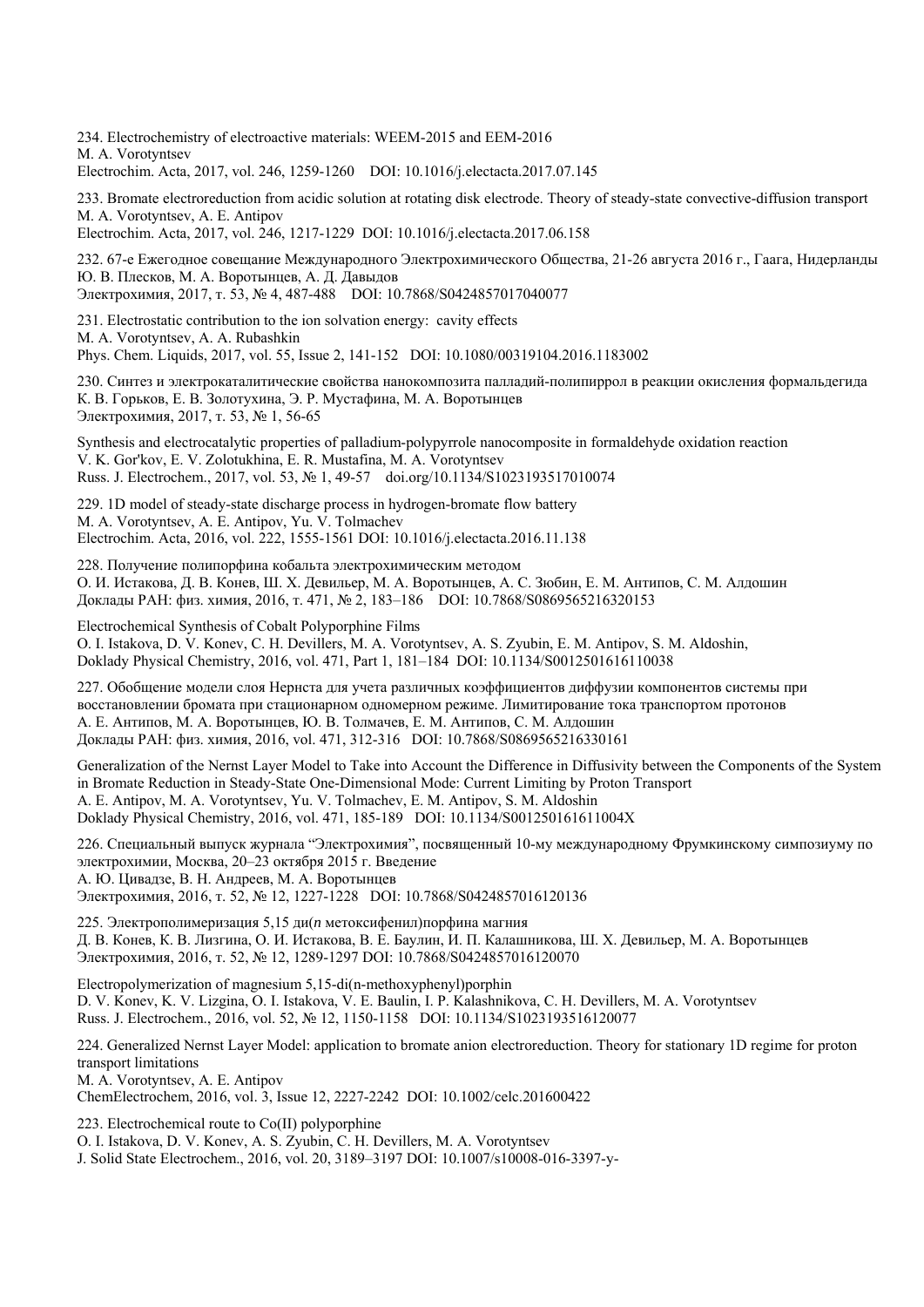222. Reduction of bromate anion via autocatalytic redox-mediation by Br2/Br- redox couple. Theory for stationary 1D regime. Effect of different Nernst layer thicknesses for reactants

M. A. Vorotyntsev, А. Е. Antipov

J. Electroanal. Chem., 2016, vol. 779, 146-155 DOI: 10.1016/j.jelechem.2016.06.004

221. Bromate electroreduction via autocatalytic redox mediation: EC" mechanism. Theory for stationary 1D regime. Current limitation by proton transport

M. A. Vorotyntsev, А. Е. Antipov

Electrochim. Acta, 2016, vol 210, 950-962 DOI: 10.1016/j.electacta.2016.06.010

220. Efficient synthesis of a new electroactive polymer of Co(II) porphine by *in-situ* replacement of Mg(II) inside Mg(II) polyporphine film.

S. D. Rolle, D. V. Konev, C. H. Devillers, K. V. Lizgina, D. Lucas, C. Stern, F. Herbst, O. Heintz, M. A. Vorotyntsev Electrochim. Acta, 2016, vol. 204, 276-286 http://dx.doi.org/10.1016/j.electacta.2016.03.039

219. Электрокаталитическая активность наноструктурированного композита палладий-полипиррол в реакции окисления формальдегида

К. В. Горьков, Е. В. Золотухина, Э. Р. Мустафина, М. А. Воротынцев, Е. М. Антипов, С. М. Алдошин Доклады РАН: физ. химия, 2016, т. 467, 54-57 DOI: 10.7868/S0869565216070161

Electrocatalytic activity of nanostructured palladium-polypyrrole composite in formaldehyde oxidation reaction K. V. Gor'kov, E. V. Zolotukhina, E. R. Mustafina, M. A. Vorotyntsev, E. M. Antipov, S. M. Aldoshin Doklady Physical Chemistry, 2016, vol. 467, 37-40 DOI: 10.1134/S0012501616030027

218. Электровосстановление бромат-аниона на неактивном ВДЭ в стационарных условиях. Численное исследование процессов ионного транспорта и реакции конпропорционирования А. Е. Антипов, М. А. Воротынцев

Электрохимия, 2016, т. 52, № 10, 1039-1047 DOI: 10.7868/S0424857016100030

Bromate anion electroreduction on inactive RDE under steady-state conditions. Numerical study of ion transport processes and comproportionation reaction

А. Е. Antipov, M. A. Vorotyntsev

Russ. J. Electrochem., 2016, vol. 52, № 10, 925-932 DOI: 10.1134/S1023193516100037

217. Получение пленок полипорфина кобальта и его каталитические свойства в реакции электровосстановления кислорода Д. В. Конев, К. В. Лизгина, Д. Х. Хайруллина, М. А. Шамраева, Ш. Девильер, М. А. Воротынцев Электрохимия, 2016, т. 52, № 8, 869-879 DOI: 10.7868/S0424857016060062

Synthesis of cobalt polyporphine films and their electrocatalytic properties in oxygen electroreduction reaction D. V. Konev, K. V. Lizgina, D. K. Khairullina, M. A. Shamraeva, C. H. Devillers, M. A. Vorotyntsev Russ. J. Electrochem., 2016, vol. 52, No. 8, 778–787 DOI: 10.1134/S1023193516060069

216. Electrochromic properties of Prussian Blue-polypyrrole composite films in dependence on parameters of synthetic procedure N.V. Talagaeva, E.V. Zolotukhina, P. A. Pisareva, M.A. Vorotyntsev J. Solid State Electrochem., 2016, vol. 20, № 5, 1235-1240 DOI: 10.1007/s10008-015-3116-0

215. Электровосстановление бромат-аниона в кислых растворах на неактивном ВДЭ в стационарных условиях. Численное моделирование процесса в условиях избытка бромат-аниона по сравнению с протонами. М. А. Воротынцев, А. Е. Антипов, Ю. В. Толмачев, Е. М. Антипов, С. М. Алдошин Доклады РАН: физ. химия, 2016, т. 468, № 1, 37-43 DOI: 10.7868/S0869565216130107

Bromate anion electroreduction in acidic solutions on inactive RDE under steady-state conditions. Numerical modeling of the process under conditions of bromate-anion excess compared to protons M. A. Vorotyntsev, А. Е. Antipov, Yu. V. Tolmachev, E. M. Antipov, S. M. Aldoshin Doklady Chemistry, 2016, vol. 468, № 1, 141-147 DOI: 10.1134/S0012500816050025

214. Novel electrochromic films based on Prussian Blue and polypyrrole N.V. Talagaeva, E.V. Zolotukhina, P.A. Pisareva, M.A. Vorotyntsev Mendeleev Commun., 2016, vol. 26, 119-120 DOI 10.1016/j.mencom.2016.03.011

213. Electrostatic Contribution to the Ion Solvation Energy: Overscreening Effect in the Nonlocal Dielectric Response of the Polar Medium

A. A. Rubashkin, M. A. Vorotyntsev Current Phys. Chem., 2016, vol. 6, 120-129 DOI: 10.2174/1877946806666160120221258 (http://www.eurekaselect.com/138593/article)

212. Применение метода двойных катодно-анодных импульсов потенциала (тока) для создания композитных покрытий берлинская лазурь–полипиррол на оптически прозрачных электродах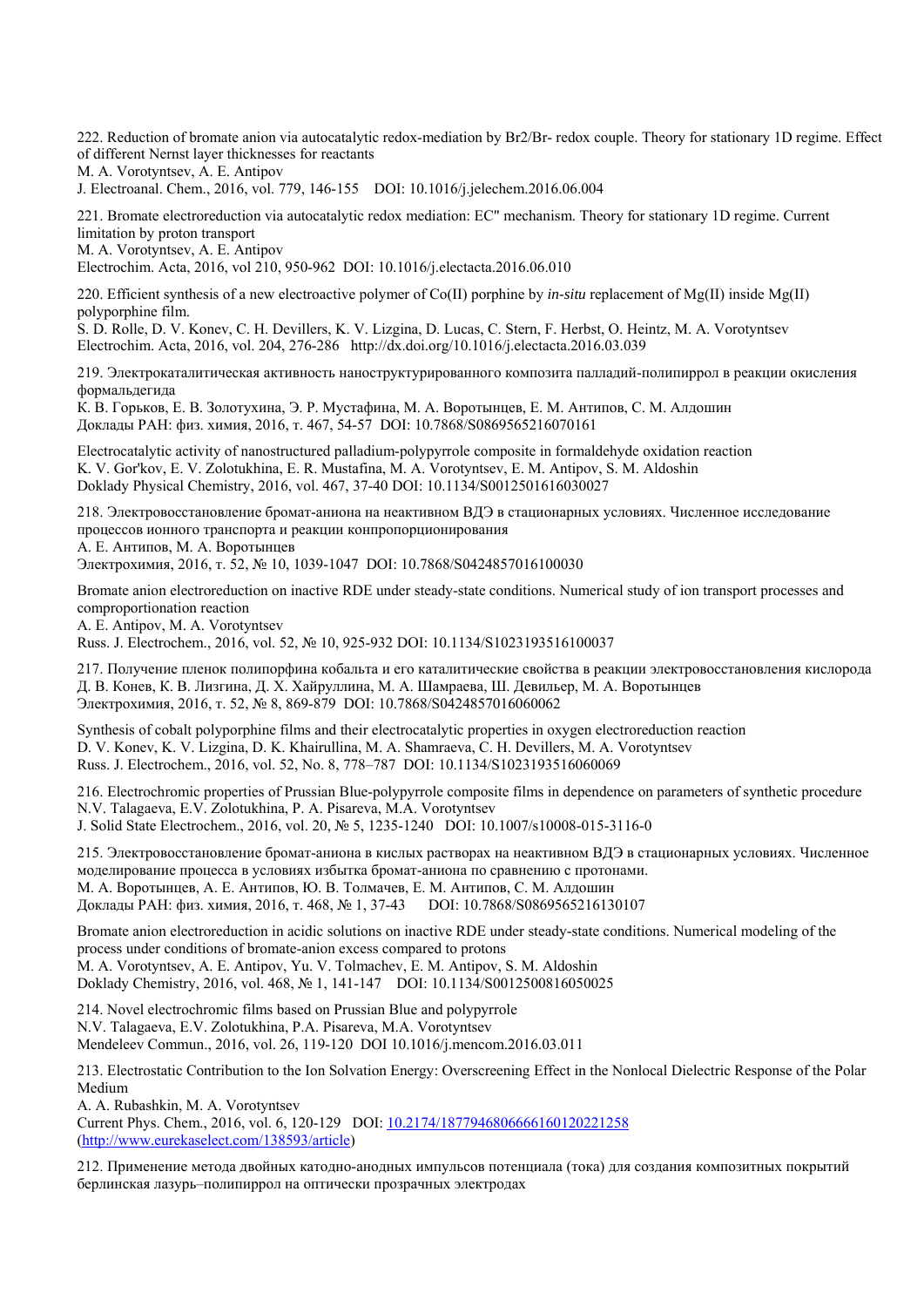Н. В. Талагаева, П. А. Писарева, А. К. Гребенко, М. А. Воротынцев, Е. В. Золотухина Электрохимия, 2016, т. 52, № 1, 54-61

The method of double cathodic-anodic potential (current) pulses for synthesis of composite coatings Prussian blue–polypyrrole on optically transparent electrodes

N.V. Talagaeva, P.A. Pisareva, A. K. Grebenko, M.A. Vorotyntsev, E.V. Zolotukhina Russ. J. Electrochem., 2016, vol.52, № 1, 46-52 doi:10.1134/S1023193516010110

211. Cпектроэлектрохимическое определение редокс-эквивалента порфина магния в процессе его электроокисления О. И. Истакова, Д. В. Конев, М. А. Воротынцев, Е. М. Антипов, С. М. Алдошин Доклады РАН: физ. химия, 2016, т. 466, 180-183 DOI 10.7868/S086956521602016X

Spectroelectrochemical Determination of the Redox Equivalent of Magnesium Porphine in the Course of Its Electrooxidation O. I. Istakova, D. V. Konev, M. A. Vorotyntsev, E. M. Antipov, S. M. Aldoshin Doklady Physical Chemistry, 2016, vol. 466, part 1, 15-18 doi:10.1134/S001250161601005X

210. 65-Е Ежегодное совещание Международного Электрохимического Общества, 31 августа–5 сентября 2014 г., Лозанна, Швейцария

М. А. Воротынцев, О. Л. Грибкова, А. Д. Давыдов, А. А. Некрасов, Ю. В. Плесков, А. М. Скундин Электрохимия, 2015, т. 51, 902-904 DOI: 10.7868/s042485701508006x

209. Нелокально-электростатическая теория ионной сольватации: комбинация эффекта переэкранирования в диэлектрическом отклике среды с размытым распределением заряда иона А. А. Рубашкин, М. А. Воротынцев, Е. М. Антипов, С. М. Алдошин Доклады РАН: физ. химия, 2015, т. 464, 56-60

Nonlocal Electrostatic Theory of Ion Solvation: a Combination of the Overscreening Effect in the Dielectric Response of the Medium with a Smeared Ion Charge Distribution

A. A. Rubashkin, M. A. Vorotyntsev, E. M. Antipov, S. M. Aldoshin Doklady Physical Chemistry, 2015, vol. 464, 198-201 doi:10.1134/S0012501615090031

208. Stability of Prussian Blue-polypyrrole (PB/pPy) composite films synthesized via one-step redox-reaction procedure

N. V. Talagaeva, E. V. Zolotukhina, I. Bezverkhyy, D. V. Konev, Y. Lacroute, E. Yu. Maksimova, S. L. Koryakin, M. A. Vorotyntsev

J. Solid State Electrochem., 2015, vol. 19, 2701-2709

207. In situ UV-visible spectroelectrochemistry in the course of oxidative monomer electrolysis as a tool to characterize the molecular structure of poly(Mg(II)porphine)

D. V. Konev, O. I. Istakova, О. А. Sereda, М. А. Shamraeva, C.H. Devillers, M. A. Vorotyntsev Electrochim. Acta, 2015, vol. 179, 315-325 dx.doi.org/10.1016/j.electacta.2015.06.076

206. Electroreduction of halogen oxoanions via autocatalytic redox mediation by halide anions: novel EC" mechanism. Theory for stationary 1D regime

M. A. Vorotyntsev, D. V. Konev, Y. V. Tolmachev Electrochim. Acta, 2015, vol. 173, 779-795 dx.doi.org/10.1016/j.electacta.2015.05.099

205. Silver/ion exchanger nanocomposites as low-temperature redox-catalysts for methanal oxidation E. A. Sakardina, T. A. Kravchenko, E. V. Zolotukhina, M. A. Vorotyntsev Electrochim. Acta, 2015, vol. 179, 364-371 dx.doi.org/10.1016/j.electacta.2015.03.227 authors.elsevier.com/sd/article/S0013468615008762 http://www.sciencedirect.com/science/article/pii/S0013468615008762

204. Energy cycle based on a high specific energy aqueous flow battery and its potential use for fully electric vehicles and for direct solar-to-chemical energy conversion

Y. V. Tolmachev, A. Pyatkivskiy, V. V. Ryzhov, D. V. Konev, M. A. Vorotyntsev J. Solid State Electrochem., 2015, vol. 19, 2711-2722 dx.doi.org/10.1007/s10008-015-2805

203. Electropolymerization of non-substituted Mg(II) porphine: Effects of proton acceptor addition D. V. Konev, C. H. Devillers, K. V. Lizgina, V. E. Baulin, M. A. Vorotyntsev J. Electroanal. Chem., 2015, vol. 737, 235-242 dx.doi.org/10.1016/j.jelechem.2014.09.018

202. Топливные элементы с химически регенерируемыми редокс-катодами Ю. В. Толмачев, М. А. Воротынцев Электрохимия, 2014, т. 50, № 5, 451-461

Fuel Cells with Chemically Regenerative Redox Cathodes Yu. V. Tolmachev, M. A. Vorotyntsev Russ. J. Electrochem., 2014, vol.50, № 5, 403-411 dx.doi.org/10.1134/S1023193514020050

201. Electrochemistry of Electroactive Materials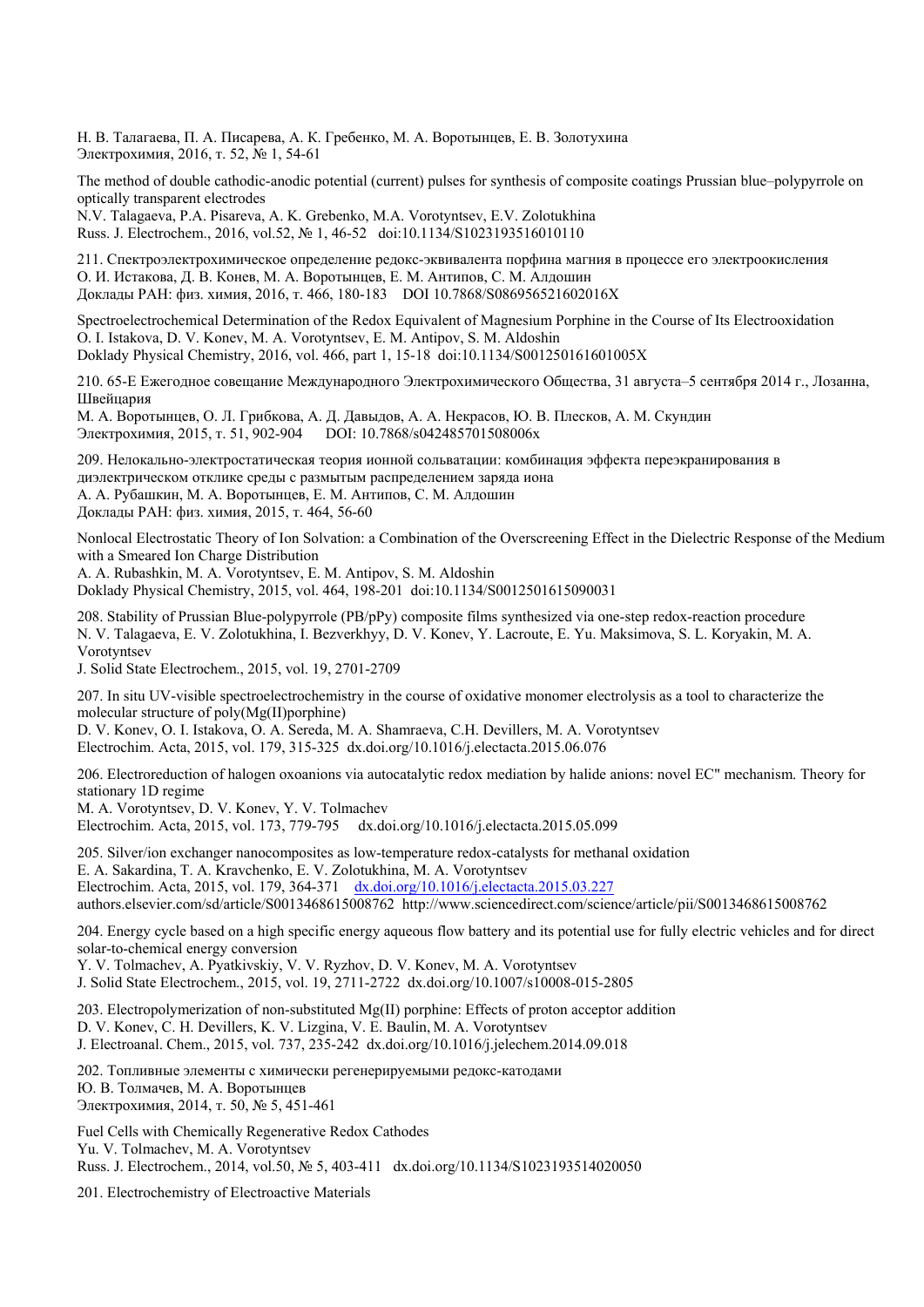A. R. Hillman, P. Pickup, R. Seeber, M, Skompska, M, A. Vorotyntsev Electrochim. Acta, 2014, vol. 122, 1-2 dx.doi.org/10.1016/j.electacta.2014.01.001

200. One-stage periodical anodic-cathodic double pulse deposition of nanocomposite materials. Application to Prussian Blue/polypyrrole film coated electrodes E. V. Zolotukhina, I. S. Bezverkhyy, M. A. Vorotyntsev<br>Electrochim. Acta. 2014. vol. 122. 247-258 dx.doi.org/10.1016/i.electacta.2013.10.182 Electrochim. Acta, 2014, vol. 122, 247-258

199. Synthesis of new electroactive polymers by ion-exchange replacement of Mg(II) by 2 H+ or Zn(II) cations inside Mg(II) polyporphine film, with their subsequent electrochemical transformation to condensed-structure materials D. V. Konev, C. H. Devillers, K. V. Lizgina, T. S. Zyubina, A. S. Zyubin, L. A. Valkova, M. A. Vorotyntsev Electrochim. Acta, 2014, vol. 122, 3-10 dx.doi.org/10.1016/j.electacta.2013.10.004

198. Palladium Nanoparticles – Polypyrrole Composite as an Efficient Catalyst for Cyanation of Aryl Halides T. V. Magdesieva, O. M. Nikitin, E. V. Zolotukhina, M. A. Vorotyntsev Electrochim. Acta, 2014, vol. 122, 289-295 dx.doi.org/10.1016/j.electacta.2013.09.157

197. Новый метод периодических двойных катодно-анодных импульсов для единовременного осаждения композитных пленок неорганический компонент - электроактивный полимер из смешанного раствора их прекурсоров Е.В. Золотухина, М.А. Воротынцев, Д.В. Конев, Е.М. Антипов, А.Е. Антипов, Ю.А. Добровольский, Н.А. Трофименко, А.А. Ованесян, К.В. Лизгина, И.А. Ермаков, О.И. Истакова, В.В.Кокарева Альтернативная энергетика и экология, 2013, № 13, 16-22

196. Влияние протон-акцепторных добавок на процесс электрополимеризации незамещенного порфина магния Д. В. Конев, М. А. Воротынцев, Ю.А. Добровольский, Ш. Девильер, Ю.М. Вольфкович, А.Ю. Рычагов, В.Е. Баулин, И.П. Калашникова, К.В. Лизгина, О.И. Истакова, В.В. Кокарева, А.Е. Антипов Альтернативная энергетика и экология, 2013, № 15, 37-45

195. Atomic force microscopy study of conducting polymer films near electrode's edge or grown on microband electrode M. A. Vorotyntsev, D. V. Konev, U. Lange, Yu. V. Tolmachev, M. Skompska Electrochim. Acta, 2013, vol. 110, 452-458 dx.doi.org/10.1016/j.electacta.2013.03.160

194. Получение Новых Полипорфинов Посредством Замены Центрального Иона в Полипорфине Магния Д. В. Конев, М. А. Воротынцев,, Ш. Девильер, Т. С. Зюбина, А. С. Зюбин, К. В. Лизгина, А. Г. Волков Электрохимия, 2013, т. 49, № 8, 840-846

Synthesis of new polyporphines by replacing central ion in magnesium polyporphine D. V. Konev, M. A. Vorotyntsev, C. H. Devillers, T. S. Zyubina, A. S. Zyubin, K. V. Lizgina, A. G. Volkov Russ. J. Electrochem., 2013, vol. 49, № 8, 753-758

193. Одноэтапный метод синтеза гибридных композиционных наноматериалов палладий-полипиррол-углерод (Pd/PPy/C) Е. В. Золотухина, М. А. Воротынцев, В. А. Зиновьева, И. С. Безверхий, Д. В. Конев, Е. М. Антипов, С. М. Алдошин Доклады АН: физ. химия, 2013, т. 449, № 4, 1-4

One Step and One Pot Method for Synthesis of Hybrid Composite Palladium–Polypyrrole–Carbon (Pd/PPy/C) Nanomaterials E. V. Zolotukhina, M. A. Vorotyntsev, V. A. Zinovyeva, I. S. Bezverkhyy, D. V. Konev, E. M. Antipov, S. M. Aldoshin Doklady Physical Chemistry, 2013, vol. 449, Part 2, 63–65

192. Li-ion diffusion in  $Li_xNb_9PO_{25}$ O. A. Drozhzhin, M. A. Vorotyntsev, S. R. Maduar, N. R. Khasanova, A. M. Abakumov, E. V. Antipov Electrochim. Acta, 2013, vol. 89, 262–269

191. Перспективные Электродные Материалы для Суперконденсаторов А.Ю. Рычагов, Ю.М. Вольфкович, М.А. Воротынцев, Л.Д. Квачева, Д.В. Конев, Н.В. Крестинин, Ю.Г. Кряжев, В.Л. Кузнецов, Ю.А. Кукушкина, В.В. Соколов, В.М. Мухин, С.П. Червонобродов Электрохим. энергетика, 2012, т. 12, № 4, 167-180

Prospective Electrode Materials for Supercapacitors A.Yu.Rychagov, Yu.M.Volfkovich, M. A. Vorotyntsev, L.D.Kvacheva, D.V.Konev, N.V.Krestinin, Yu.G.Kryazhev, V.L.Kuznetsov, Yu.A.Kukushkina, V.M.Mukhin, V.V.Sokolov, S.P.Chernobrodov Russ. J. Electrochem. Energetics, 2012, vol. 12, № 4, 167-180

190. Palladium – Polypyrrole Nanoparticles – Catalyzed Sonogashira Coupling T. V. Magdesieva, O. M. Nikitin, E. V. Zolotukhina, V. A. Zinovyeva, M. A. Vorotyntsev Mendeleev Commun., 2012, vol. 22, 305-306

189. Композитные материалы на основе наночастиц берлинской лазури и полипиррола для создания высокостабильного сенсора на пероксид водорода

Е. В. Золотухина, М. А. Воротынцев, И. Безверхий, А. В. Борисова, А. А. Карякин, Ю. А. Золотов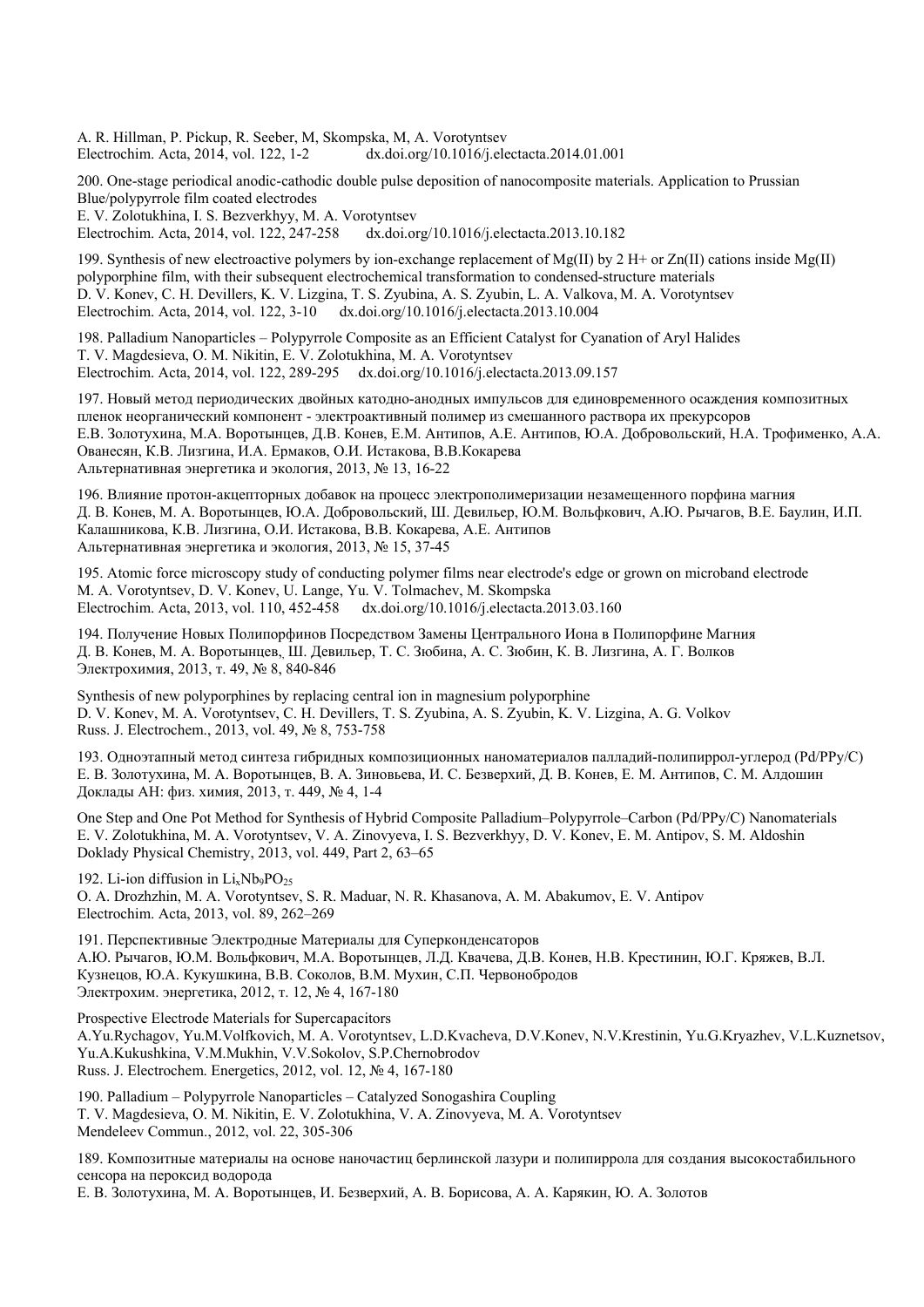Доклады АН: физ. химия, 2012, т. 444, 176-179

Composite Materials Based on Polypyrrole and Prussian Blue Nanoparticles Designed for Highly Stable Hydrogen Peroxide Sensor E. V. Zolotukhina, M. A. Vorotyntsev, I. Bezverkhyy, A. V. Borisova, A. A. Karyakin, Yu. A. Zolotov Doklady Physical Chemistry, 2012, vol. 444, Part 1, 75–78.

188. Polypyrrole - Palladium Nanoparticles Composite as Efficient Catalyst for Suzuki-Miyaura Coupling T. V. Magdesieva, O. M. Nikitin, O. A. Levitsky, V. A. Zinovyeva, I. Bezverkhyy, E. V. Zolotukhina, M. A. Vorotyntsev J. Molec. Catal. A: Chemical, 2012, vol. 353-354, 50-57

187. Primary and Secondary Distributions after a Small-Amplitude Potential Step at Disk Electrode Coated with Conducting Film M. A. Vorotyntsev, D. V. Konev Electrochim. Acta, 2011, vol. 56, 9105– 9112

186. György Inzelt - a tribute F. Scholz, M. A. Vorotyntsev J. Solid State Electrochem., 2011, vol. 15, 2277-2278

185. A New Strategy towards Electroactive Polymer-Inorganic Nanostructure Composites. Silver Nanoparticles inside Polypyrrole Matrix with Pendant Titanocene Dichloride Complexes M. A. Vorotyntsev, M. Skompska, A. Rajchowska, J. Borysiuk, M. Donten J. Electroanal. Chem., 2011, vol. 662, 105-115

184. Highly-Dispersed Palladium-Polypyrrole Nanocomposites: In-Water Synthesis and Application for Catalytic Arylation of Heteroaromatics by Direct C–H Bond Activation V. A. Zinovyeva, M. A. Vorotyntsev, I. Bezverkhyy, D. Chaumont, J.-C. Hierso Adv. Funct. Mater., 2011, vol. 21, 1064-1075

183. Electrochemistry of Electroactive Materials P. J. Kulesza, M. Skompska, V. Tsakova, M. A. Vorotyntsev Electrochim. Acta, 2011, vol. 56, 3417-3418

182. Electroactive Polymeric Material with Condensed Structure on the Basis of Magnesium(II) Polyporphine M. A. Vorotyntsev, D. V. Konev, C. H. Devillers, I. Bezverkhyy, O. Heintz Electrochim. Acta, 2011, vol. 56, 3436-3442

181. Mixed Solutions of Silver Cation and Chloride Anion in Acetonitrile: Voltammetric and EQCM Study M. Skompska, M. A. Vorotyntsev, A. Rajchowska, O. V. Levin Phys. Chem. Chem. Phys., 2010, vol. 12, 10525 - 10535

180. Magnesium(II) Polyporphine: The First Electron-Conducting Polymer with Directly Linked Unsubstituted Porphyrin Units Obtained by Electrooxidation at a Very Low Potential M. A. Vorotyntsev, D. V. Konev, C. H. Devillers, I. Bezverkhyy, O. Heintz Electrochim. Acta, 2010, vol. 55, 6703-6714

179. Diffusional Transport in Ionic Liquids: Stokes-Einstein Relation or "Sliding Sphere" Model? Ferrocene (Fc) in Imidazolium Liquids

M. A. Vorotyntsev, V. A. Zinovyeva, M. Picquet. Electrochim. Acta, 2010, vol. 55, 5063-5070

178. Electropolymerization of Pyrrole in Acetonitrile as Affected by the Nature of Substitute and Deposition Potential M. Graczyk-Zajac, S. Yu. Vassiliev, M. A. Vorotyntsev, G. A. Tsirlina J. Solid State Electrochem., 2010, vol. 14, 2039-2048

177. Mechanisms of Electropolymerization and Redox Activity: Fundamental Aspects M. A. Vorotyntsev, V. A. Zinovyeva, D. V. Konev. In: Electropolymerization: Concepts, Materials and Applications, S. Cosnier and A. A. Karyakin, Eds., Wiley-VCH, Weinheim, chapter 2, 2010, pp. 27-50

176. Electrochemical and Spectral Properties of Ferrocene (Fc) in Ionic Liquid: 1-Butyl-3-Methylimidazolium Triflimide, [BMIM][NTf<sub>2</sub>]. Concentration Effects M. A. Vorotyntsev, V. A. Zinovyeva, D. V. Konev, M. Picquet, L. Gaillon, C. Rizzi

J. Phys. Chem. B, 2009, vol. 113, 1085-1099

175. Synthesis and Characterization of Palladium Nanoparticle/Polypyrrole Composites S. V. Vasilyeva, M. A. Vorotyntsev, I. Bezverkhyy, R. Chassagnon, O. Heintz, E. Lesniewska J. Phys. Chem. C, 2008, vol. 112, 19878-19885

174. Electrochemistry of Electroactive Materials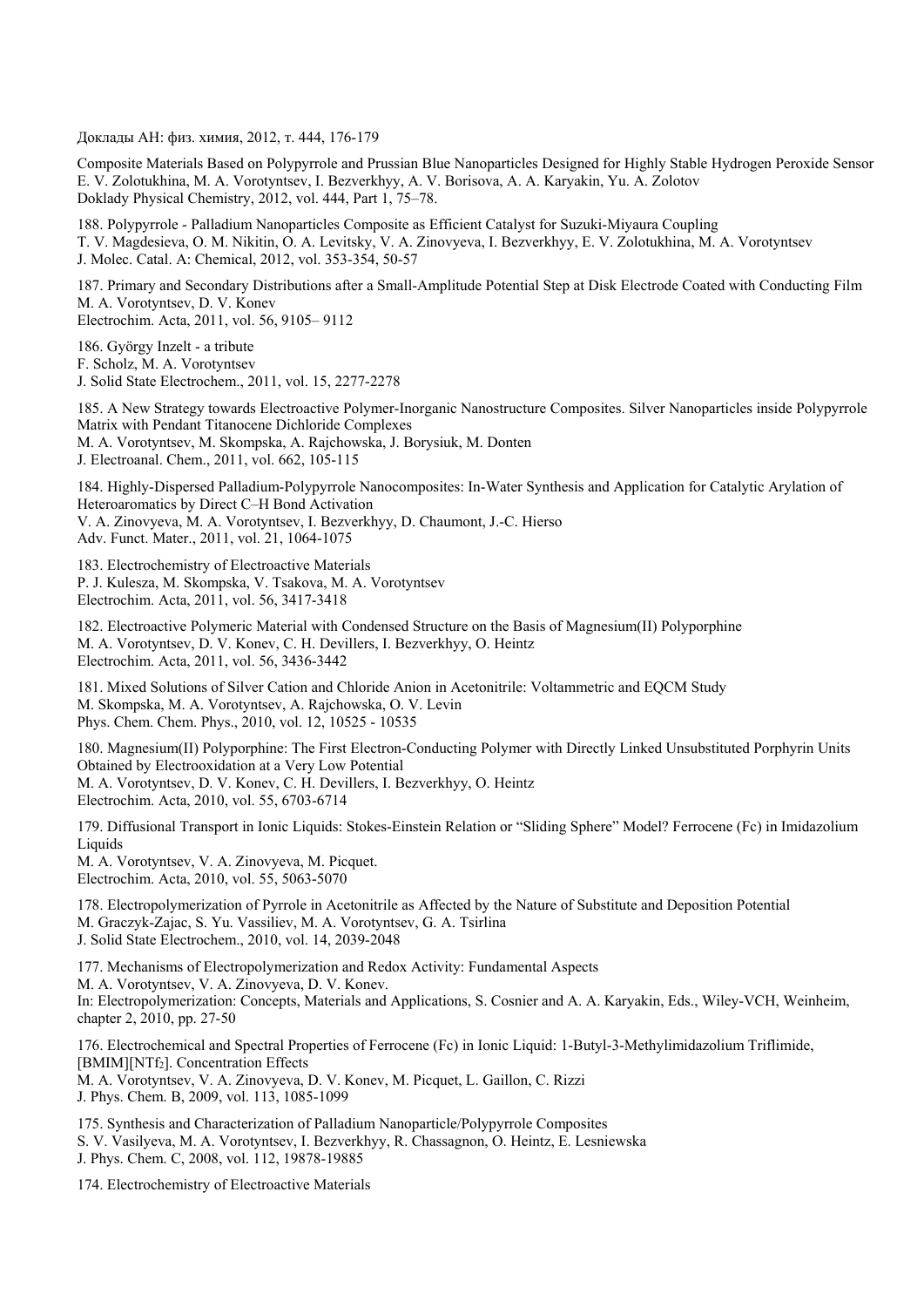A. R. Hillman, P. J. Kulesza, M. A. Vorotyntsev Electrochim. Acta, 2008, vol. 53, 3742-3743

173. Electrochemical Properties of Metallocene Hydroxo and Oxo Complexes of Ta(V): [Cp\*(CpR)TaOHCl]+ and Cp\*(CpR)TaOCl, with  $R = H$ , SiMe<sub>3</sub> or  $(CH_2)$ <sub>3</sub>NC<sub>4</sub>H<sub>4</sub>. Electrochemical Deposition of Conducting Polymer Film with Incorporated Tantalocene Complexes

M. Skompska, M. A. Vorotyntsev, J. Goux, P. Le Gendre, C. Moise Electrochim. Acta, 2008, vol. 53, 3843-3852

172. Metallocene-Containing Conjugated Polymers M. A. Vorotyntsev, S. V. Vasilyeva Adv. Colloid Interface Sci., 2008, vol. 139, 99-151

171. Electrochemical and Spectral properties of Some Tantalocene Derivatives with One Pentamethylated Cyclopentadienyl Ligand:  $Cp^*(Cp-R)TaCl_2$ ,  $R = H$ , SiMe<sub>3</sub> or  $(CH_2)_3NC_4H_4$ M. A. Vorotyntsev, M. Skompska, M. Graczyk, J. Heinze, J. Goux, P. Le Gendre, C. Moise J. Solid State Electrochemistry, 2008, vol. 12, 421-435

170. Polypyrrole Films Functionalized with Pendant Titanocene Dichloride Complexes: Ellipsometric Study of the Electropolymerization Process

J. Correia, M. Graczyk, L. M. Abrantes, M. A. Vorotyntsev Electrochim. Acta, 2007, vol. 53, 1195-1205

169. Effect of Interparticle Interactions on the Rate of Injection of Charge Carriers into Electroactive Polymer Films V. V. Malev, O. V. Levin, M. A. Vorotyntsev Russ. J. Electrochem., 2007, vol. 43, 1016-1025

168. Electrochemistry of Electroactive Materials M. A. Vorotyntsev , F. Scholz J. Solid State Electrochemistry, 2006, vol. 11, 1007-1007

167. Model Treatment of Double Layer Charging in Electroactive Polymer Films with Two Kinds of Charge Carriers. V. V. Malev, O. V. Levin, M. A. Vorotyntsev Electrochim. Acta, 2006, vol. 52, 133-151

166. Electrochemically Reduced Titanocene Dichloride as a Catalyst of Reductive Dehalogenation of Organic Halides T. V. Magdesieva, M. Graczyk, A. Vallat, O. M. Nikitin, P. I. Demyanova, K. P. Butin, M. A. Vorotyntsev, Electrochim. Acta, 2006, vol. 52, 1265-1280.

165. Electrosynthesis and Properties of Poly(3,4-ethylenedioxythiophene) Films Functionalized with Titanocene Dichloride Complex M. Skompska, M. A. Vorotyntsev, M. Refczynska, J. Goux, E. Lesniewska, G. Boni, C. Moise Electrochim. Acta, 2006, vol. 51, 2108-2119.

164. Reductive Electrocatalytic Dehalogenation of Nitrobenzyl Halogenides: Nitrophylic or Halophylic Attack? T. V. Magdesieva, O. M. Nikitin, P. I. Demyanova, M. Graczyk, A. Vallat, M. A. Vorotyntsev, K. P. Butin Russ. Chem. Bull., 2005, vol. 54, 201-210.

163. Application of Novel Refinement Method for Accurate Determination of Chemical Diffusion Coefficients in Electroactive Materials by Potential Step Techniques M. D. Levi, R. Demadrille, A. Pron, M. A. Vorotyntsev, Y. Gofer, D. Aurbach

J. Electrochem. Soc., 2005, vol. 152, E61-E67.

162. Electrochemistry of Electroactive Materials J. Heinze; M. A. Vorotyntsev, Electrochim. Acta, 2005, vol. 50, 1449.

161. Mechanism of Redox Transformation of Titanocene Dichloride Centers Immobilized inside a Polypyrrole Matrix - EQCM and XPS Evidences

M. Skompska, M. A. Vorotyntsev, J. Goux, C. Moise, O. Heintz, Y. S. Cohen, M. D. Levi, Y. Gofer, G. Salitra, D. Aurbach Electrochim. Acta, 2005, vol. 50, 1635-1641

160. The Role of Electrochemistry in the Sustained Development of Modern Societies C. Brett, C. Comninellis, E. R. Gonzalez, O. Hammerich, P. Marcus, A. Tadjeddine, M. A. Vorotyntsev Electrochim. Acta, 2004, vol. 49, n° 22-23.

159. Reactions of Solute Species at an Electrode Modified with Titanocene Functionalized Polypyrrole Film: Ferrocene and Titanocene Dichloride

M. A. Vorotyntsev, M. Graczyk, A. Lisowska-Oleksiak, J. Goux, C. Moise J. Solid State Electrochem., 2004, vol. 8, 818-827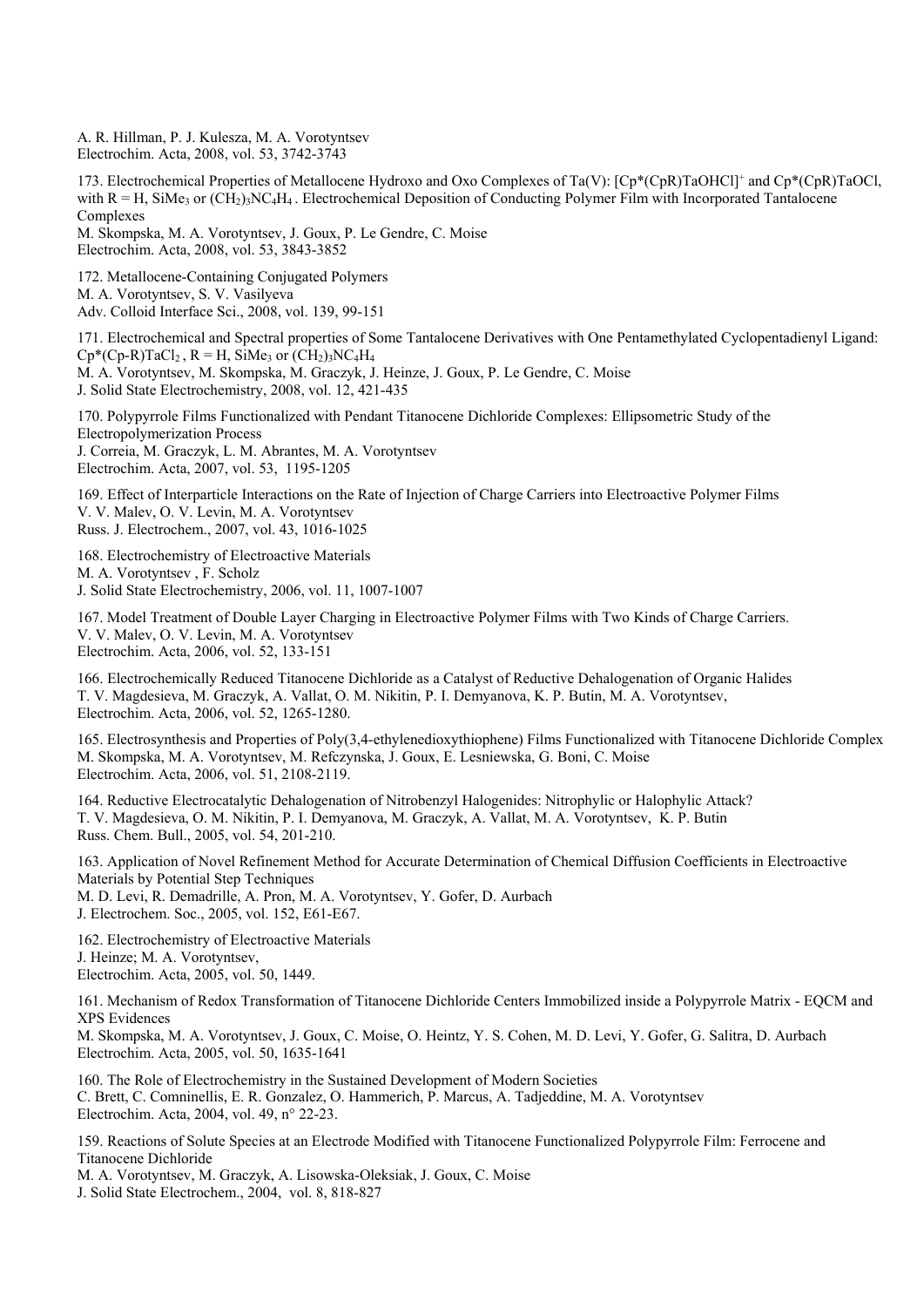158. Spectroelectrochemistry of Conducting Polymers B. M. Grafov; A. V. Vannikov; M. A. Vorotyntsev Russ. J. Electrochem., 2004, vol. 40, 227-228.

157. Spatially Limited Diffusion Coupled with Ohmic Potential Drop and/or Slow Interfacial Exchange: A New Method to Determine the Diffusion Time Constant and External Resistance from Potential Step (PITT) Experiments M. A. Vorotyntsev, M. D. Levi, D. Aurbach J. Electroanal. Chem., 2004, vol. 572, 299-307

156. Influence of Chloride Anion on Electrodeposition and Electroactivity of the Polymer Matrix in Polypyrrole, Poly(Nmethylpyrrole) and Polypyrrole Derivative Functionalized by Titanocene Centers, in Dry Non-Aqueous Solutions M. Skompska, M. A. Vorotyntsev J. Solid State Electrochem., 2004, vol. 8, 360-368

155. Memory Effects in Functionalized Conducting Polymer Films: Titanocene Derivatized Polypyrrole in Contact with THF Solutions.

M. A. Vorotyntsev, M. Skompska, E. Pousson, J. Goux, C. Moise J. Electroanal. Chem., 2003, vol. 552C, 307-317.

154. Studies of the Reduction of (C<sub>5</sub>Me<sub>5</sub>)<sub>2</sub>Mo<sub>2</sub>O<sub>5</sub> in Methanol - Water - Acetate Solutions by On-Line Electrochemical Flow Cell and Electrospray Mass Spectrometry.

J. Gun, A. D. Modestov, O. Lev, D. Saurenz, M. A. Vorotyntsev, R. Poli Eur. J. Inorg. Chem., 2003, 482-492.

153. Charging Process in Percolating Systems. M. A. Vorotyntsev, K. Aoki, J. Heinze Russ. J. Electrochem., 2003, vol. 39, 182-191. Elektrokhimiya, 2003, vol. 39, 203-213.

152. Interpretation of PITT Experiments for Various Li-intercalation Electrodes. M. D. Levi, D. Aurbach, M. A. Vorotyntsev Condensed Matter Physics, 2002, vol. 5, 1-34.

151. Impedance of Thin Films with Two Mobile Charge Carriers. Interfacial Exchange of Both Species with Adjacent Media. Effect of Double Layer Charging. M. A. Vorotyntsev

Electrochimica Acta, 2002, vol. 47, 2071-2079.

150. Electrochemical Double Layers A. A. Kornyshev, E. Spohr, M. A. Vorotyntsev In: Encyclopedia of Electrochemistry, vol. 1: Thermodynamics and Electrified Interfaces / E. Gileadi, M. I. Urbakh, Eds., Wiley-VCH, New York, 2002, chapter 2.1, pp. 33-132.

149. Redox Properties of Titanocene-Pyrrole Derivative and Its Electropolymerization. M. A. Vorotyntsev, M. Casalta, E. Pousson, L. Roullier, G. Boni, C. Moise Electrochimica Acta, 2001, vol. 46, 4017-4033.

148. .Electrochemistry of Electroactive Polymer Films P. J. Kulesza, M. A. Vorotyntsev Electrochimica Acta, 2001, vol. 46, 3939-3941.

147. Charging Process in Electron Conducting Polymers: Dimerization Model. M. A. Vorotyntsev, J. Heinze Electrochimica Acta, 2001, vol. 46, 3309-3324.

146. Time-Difference Impedance Spectroscopy of Growing Films Containing a Single Mobile Charge Carrier, with Application to Surface Films on Li Electrodes. M. A. Vorotyntsev, M. D. Levi , A. Schechter, D. Aurbach J. Phys. Chem. B, 2001, vol. 105, 188-194.

145. Electron and Proton Conducting Polymers: Recent Developments and Prospects G. Inzelt, M. Pineri, J. W. Schultze, M. A. Vorotyntsev Electrochim. Acta, 2000, vol. 45, 2403-2423.

144. Electrochemical Impedance Spectroscopy of Thin Films with Two Mobile Charge Carriers: Effect of the Interfacial Charging M. A. Vorotyntsev, J. P. Badiali, G. Inzelt J. Electroanal. Chem., 1999, vol. 472, 7-19.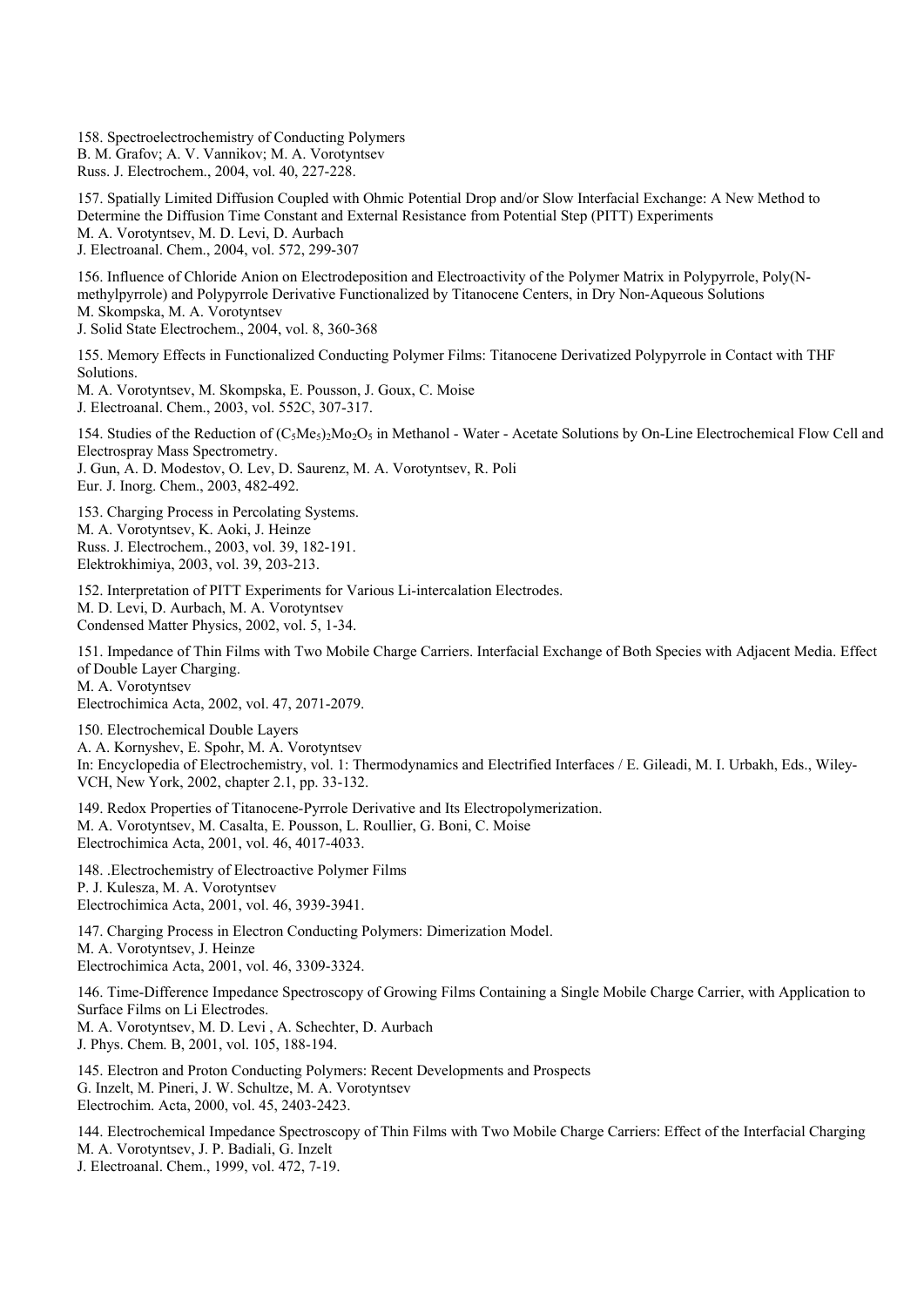143. Transport Across an Electroactive-Polymer Film in Contact with Media Allowing Both Ionic and Electronic Interfacial Exchange

M. A. Vorotyntsev, C. Deslouis, M. M. Musiani, B. Tribollet, K. Aoki Electrochimica Acta, 1999, vol. 44, 2105-2115.

142. Charging Process in Polypyrrole Films: Effect of Ion Association M. A. Vorotyntsev, E. Vieil, J. Heinze J. Electroanal. Chem., 1998, vol. 450, 121-141.

141. Influence of Ionic Size on the Mechanism of Electrochemical Doping of Polypyrrole Films Studied by Cyclic Voltammetry M. D. Levi, C. Lopez, E. Vieil, M. A. Vorotyntsev Electrochimica Acta, 1997, vol. 42, 757-769.

140. Equilibrium Properties of the System: Electrode Modified by an Electroactive Polymer Film / Electrolyte Solution V. V. Malev, A. A. Rubashkin, M. A. Vorotyntsev Russian Electrochemistry, 1997, vol. 33, 872-882 (945-955 in Russian).

139. Electrokinetic Instability of Solution in a Plane-Parallel Electrochemical Cell

E. K. Zholkovskij, M. A. Vorotyntsev, E. Staude

J. Colloid and Interface Sci., 1996, vol. 181, 28-33.

138. Potential Distribution across the Electroactive-Polymer Film between the Metal and Solution as a Function of the Film Charging Level

M. A. Vorotyntsev, A. A. Rubashkin, J. P. Badiali Electrochimica Acta, 1996, vol. 41, 2313-2320.

137. Ion Exchange between the Polypyrrole Film and the Lithium Perchlorate PC Solution M. A. Vorotyntsev, E. Vieil, J. Heinze Electrochimica Acta, 1996, vol. 41, 1913-1920.

136. Multi-Component Diffusion Approach to the Transport across the Electroactive-Polymer Films with Two Mobile Charge Carriers

M. A. Vorotyntsev, J. P. Badiali, E. Vieil Electrochimica Acta, 1996, vol. 41, 1375-1381.

135. Charging-Discharging Process of Polypyrrole Films in Solutions of Tetraphenylborate Anions M. A. Vorotyntsev, E. Vieil, J. Heinze In: New Promising Electrochemical Systems for Rechargeable Batteries, V. Z. Barsukov and F. Beck, Eds., Kluwer Academic Publishers, Dordrecht, 1996, pp.333-346.

134. Ionic Exchange of a Conducting-Polymer Film with the Solution during the Cyclic-Voltammetry Process M. A. Vorotyntsev, E. Vieil, J. Heinze Russian Electrochemistry, Memorial A N. Frumkin issue, 1995, vol.31, 1027-1035 (1112-1121 in Russian)

133. Comparison of the AC Impedance of Conducting Polymer Films Studied as Electrode-Supported and Free-Standing Membranes C. Deslouis, M. M. Musiani, B. Tribollet, M. A. Vorotyntsev,

J. Electrochem. Society, 1995, vol.142, 1902-1908.

132. The Membrane Properties of Electroactive Polymer Films K. Doblhofer, M. A. Vorotyntsev Electroactive Polymer Electrochemistry, Part 1: Fundamentals /M. E. G. Lyons, Ed., Plenum Publishing Corporation, New York, 1994, pp.375-442.

131. On Interpretation of Optical-Beam Deflection Data at Excess of a Background Electrolyte M. A. Vorotyntsev, C. Lopez, E. Vieil J. Electroanal. Chem., 1994, vol. 368, 155-163.

130. Short-Range Electron-Ion Interaction Effects in Charging the Electroactive Polymer Films M. A. Vorotyntsev, J. P. Badiali Electrochimica Acta, 1994, vol.39, 289-306.

129. Modelling the Impedance Properties of Electrodes Coated with Electroactive Polymer Films M. A. Vorotyntsev, L. I. Daikhin, M. D. Levi J. Electroanal. Chem., 1994, vol. 364, 37-49.

128. MONOGRAPH: Electrostatics of Media with the Spatial Dispersion M. A. Vorotyntsev, A. A. Kornyshev Nauka Publ., Moscow (in Russian), 1993, 240 pages.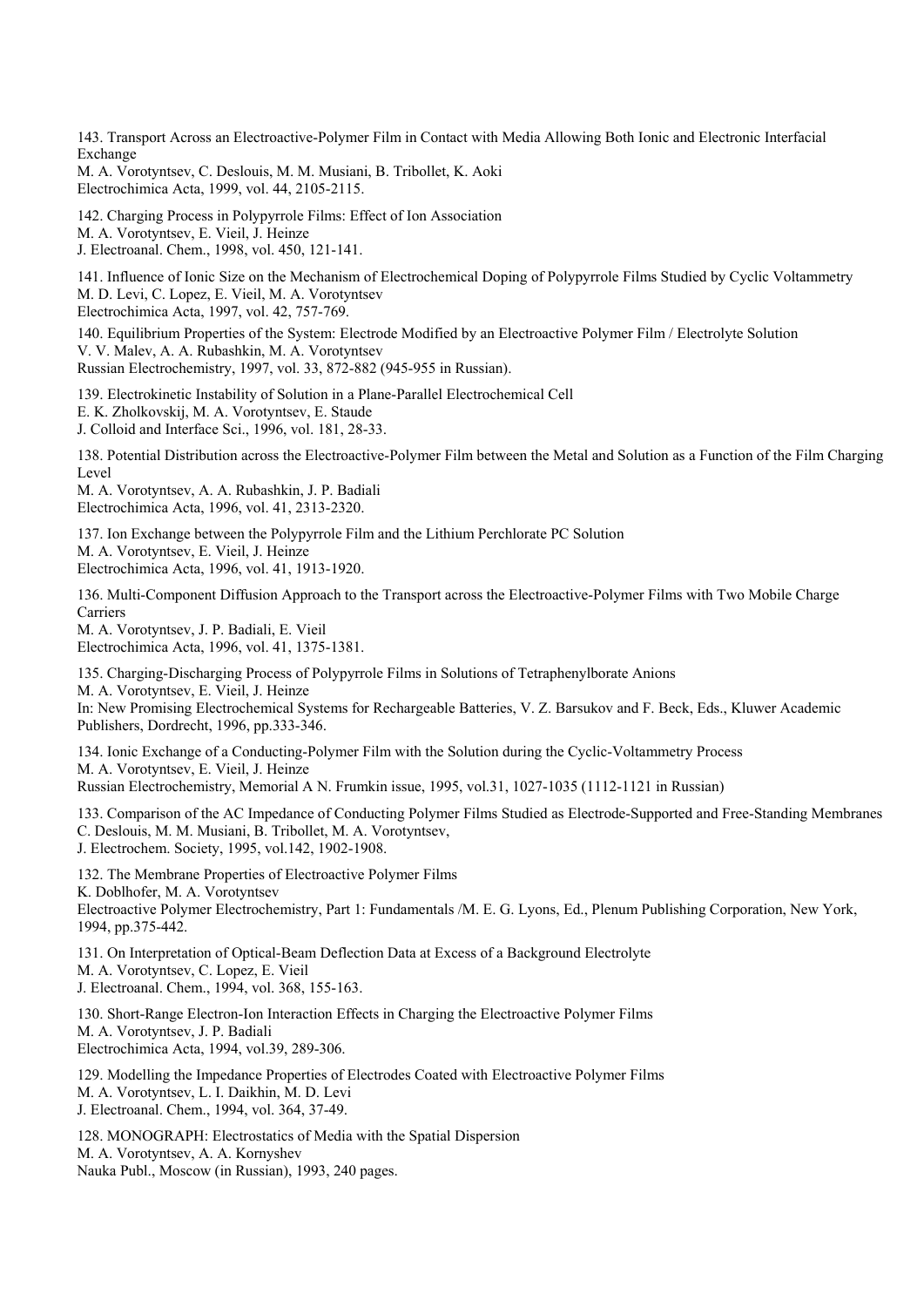127. Mechanism of Cathodic Reactions at the Electron-Conducting Polymer Films: Electroreduction of Chloranyl and Tetracyanoquinodimethane at the Poly-3-Methylthiophene Coated Glassy Carbon Electrode M. D. Levi, N. M. Alpatova, E. V. Ovsyannikova, M. A. Vorotyntsev J. Electroanal. Chem., 1993, vol. 351, 271-284.

126. Theory of Equilibrium and Kinetic Phenomena in Electron-Conducting Polymers M. A. Vorotyntsev Synthetic Metals, 1993, vol.57, 4556-4564

125. Distribution of the Interfacial Potential Drop at Penetration of Ionic Components of the Solution into the Surface Layer of a Finite Thickness with a Fixed Spatial Charge M. A. Vorotyntsev, Yu. A. Ermakov, V. S. Markin, A. A. Rubashkin Russ. J. Electrochem., 1993, vol. 29, 513-525. Elektrokhimiya, 1993, vol. 29, 596-610.

124. Fluctuative Properties of Turbulent Mass Transfer at a Large-Scale Electrode M. A. Vorotyntsev, E. F. Skurygin Proceedings of the 3rd International Workshop on Electrodiffusion Diagnostics of Flows, Dourdan, France, p.149-160, 1993

123. Isotherms of Electrochemical Doping and Cyclic Voltammograms of Electroactive Polymer Films M. A. Vorotyntsev, L. I. Daikhin, M. D. Levi J. Electroanal. Chem., 1992, vol. 332, 213-235.

122. On the Analytical Properties of the Static Dielectric Function of Water A. A. Kornyshev, D. A. Kossakowski, M. A. Vorotyntsev In: Condensed Matter Physics Aspects of Electrochemistry / M. P. Tosi, A. A. Kornyshev, Eds., World Scientific Publ., Singapore-New Jersey-London-Hong Kong, 1991, pp. 92-109.

121. Theory of Specific Ionic Adsorption at a Non-Transitional Metal Surface M. A. Vorotyntsev

In: Condensed Matter Physics Aspects of Electrochemistry / M. P. Tosi, A. A. Kornyshev, Eds., World Scientific Publ., Singapore-New Jersey-London-Hong Kong, 1991, pp. 229-248.

120. Turbulent Mass Transfer in Electrochemical Systems. Turbulence for Electrochemistry. Electrochemistry for Turbulence. M. A. Vorotyntsev

In: Condensed Matter Physics Aspects of Electrochemistry / M. P. Tosi, A. A. Kornyshev, Eds., World Scientific Publ., Singapore-New Jersey-London-Hong Kong, 1991, pp. 509-518.

119. Diffusion-Convection Impedance at Small Electrodes

C. Deslouis, B. Tribollet, M. A. Vorotyntsev

J. Electrochem. Society, 1991, vol. 138, 2651-2657.

118. Phenomenological Description of Dark Redox Reactions at Electrodes Coated with Conducting Polymer Films. Part II. Mechanism of Tetracyanoquinodimethane and Iodine Electroreduction at Polythiophene M. D. Levi, M. A. Vorotyntsev, A. M. Skundin, V. E. Kazarinov J. Electroanal. Chem., 1991, vol. 319, 243-261.

117. Electron-Conducting Polymers: Equilibrium Characteristics and Electrode Kinetics M. A. Vorotyntsev, M. D. Levi

In: Advances in Science & Technology. Electrochemistry / Yu. M. Polukarov, Ed., VINITI, Moscow, 1991, vol. 34, 154-220 (in Russian).

116. Electron-Conducting Polymers: Electrochemical Doping and Equilibrium Potential Distribution across the Metal / Polymer / Solution Interface

M. D. Levi, M. A. Vorotyntsev, V. E. Kazarinov, A. N. Frumkin Synthetic Metals, 1991, vol. 43, 2923-2925.

115. Electric Field of Fractal Objects A. A. Kornyshev, M. A. Vorotyntsev Physica A, 1991, vol. 171, 98-119.

114. Electric Double Layer Structure in a Surface-Inactive Electrolyte Solution: Effect of the Stern Layer and Spatial Correlations of Solvent Polarization M. A. Vorotyntsev, P. V. Mityushev

Electrochimica Acta, 1991, vol. 36, 401-409.

113. Space-Time Fluctuations of a Passive Impurity Concentration within the Diffusion Boundary Layer in the Turbulent Flow of a Fluid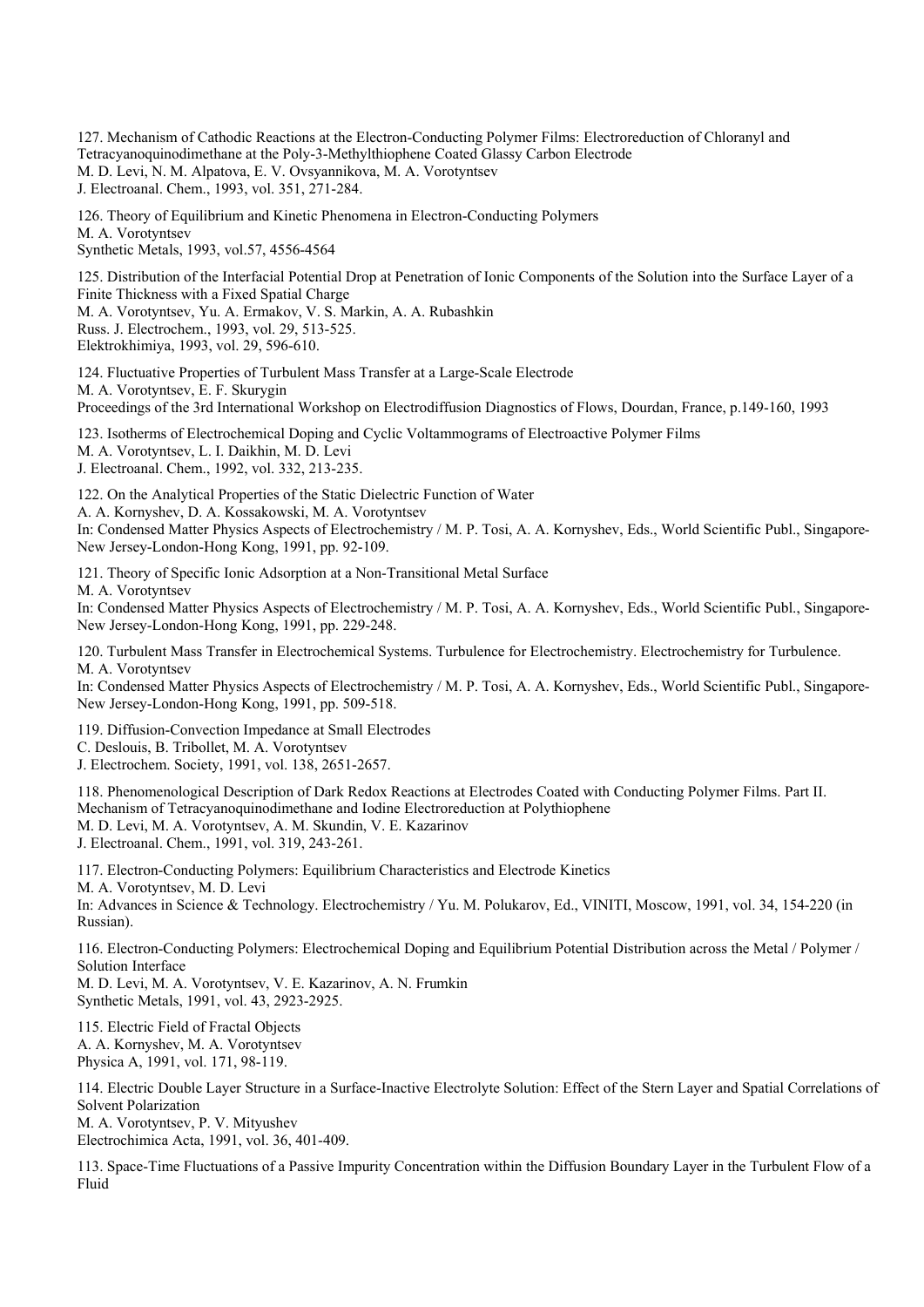E. F. Skurygin, M. A. Vorotyntsev, S. A. Martemyanov J. Electroanal. Chem., 1989, vol. 259, 285-293.

112. Phenomenological Description of Dark Redox Reactions at Electrodes Covered with Conducting Polymer Films. Part 1. Mechanism and Kinetics of Ferrocene Oxidation at Polythiophene V. E. Kazarinov, M. D. Levi, A. M. Skundin, M. A. Vorotyntsev J. Electroanal. Chem., 1989, vol. 271, 193-211.

111. On the Frequency Characteristics of the Turbulent Diffusion Layer of a Microelectrode E. F. Skurygin, S. A. Martemyanov, M. A. Vorotyntsev, B. M. Grafov Soviet Electrochemistry, 1989, vol.25, 772-774.

110. Current Density Pulsations within the Turbulent Diffusion Boundary Layer of a Constant Thickness E. F. Skurygin, M. A. Vorotyntsev, S. A. Martemyanov Soviet Electrochemistry, 1989, vol. 25, 668-673.

109. Pulsations of Impurity Concentration within the Diffusion Layer of a Liquid at the Turbulent Regime E. F. Skurygin, M. A. Vorotyntsev, S. A. Martemyanov Soviet Electrochemistry, 1989, vol. 25, 663-667.

108. Ionic Adsorption Isotherms at an Uniform Dielectric / Electrolyte Solution Interface M. A. Vorotyntsev, S. N. Ivanov Soviet Electrochemistry, 1989, vol. 25, 554-557.

107. Image Potential and the Interaction of an Ion with a Charged Group at the Dielectric - Electrolyte Solution Interface M. A. Vorotyntsev, S. N. Ivanov Soviet Electrochemistry, 1989, vol.25, 550-554.

106. Electrostatic Interactions of Charged and Dipole Molecules at a Boundary of a Metal with a Dielectric M. A. Vorotyntsev

Soviet J. Surface: Physics, Chemistry, Mechanics, 1989, No 2, 39-46.

105. Ionic Concentration Distribution within the Diffusion Layer at the Current Passing through an Incompletely Dissociated Electrolyte Solution M. A. Vorotyntsev

Soviet Electrochemistry, 1988, vol. 24, 1239-1243.

104. Potential Drop at a Dielectric / Electrolyte Solution Interface M. A. Vorotyntsev, S. N. Ivanov Soviet Electrochemistry, 1988, vol. 24, 805-807.

103. Specific Ionic Adsorption from an Electrolyte Solution

M. A. Vorotyntsev

In: Advances in Science & Technology. Electrochemistry / Yu. M. Polukarov, Ed., VINITI, Moscow, 1988, vol. 26, 3-93 (in Russian).

102. Solvation and Interionic Interactions at the Metal-Electrolyte Solution Interface

M. A. Vorotyntsev

In: The Chemical Physics of Solvation. Part C: Solvation Phenomena in Specific Physical, Chemical and Biological Systems / R. R. Dogonadze, E. Kalman, A. A. Kornyshev, J. Ulstrup, Eds., Elsevier, Amsterdam, 1988, 401-432.

101. Solvent Effects in Charge Transfer Processes

A. M. Kuznetsov, J. Ulstrup, M. A. Vorotyntsev

In: The Chemical Physics of Solvation. Part C: Solvation Phenomena in Specific Physical, Chemical and Biological Systems / R. R. Dogonadze, E. Kalman, A. A. Kornyshev, J. Ulstrup, Eds., Elsevier, Amsterdam, 1988, 163-274.

100. Ultraviolet and Visible Light Absorption of Solute Molecules in Condensed Media E. M. Itskovich, J. Ulstrup, M. A. Vorotyntsev In: The Chemical Physics of Solvation. Part B: Spectroscopy of Solvation / R. R. Dogonadze, E. Kalman, A. A. Kornyshev, J. Ulstrup, Eds. , Elsevier, Amsterdam, 1987, 223-310.

99. Behavior of the Mixed Correlator of Pulsations of the Fluid Velocity and the Impurity Concentration at Large Values of the Time Variable within the Turbulent Regime of the Flow

E. F. Skurygin, M. A. Vorotyntsev

Soviet Electrochemistry, 1987, vol. 23, 1001-1002.

98. Interaction between Charges at a Dielectric / Electrolyte Solution Interface. Ions inside the Compact Layer M. A. Vorotyntsev, S. N. Ivanov Soviet Electrochemistry, 1987, vol. 23, 774-779.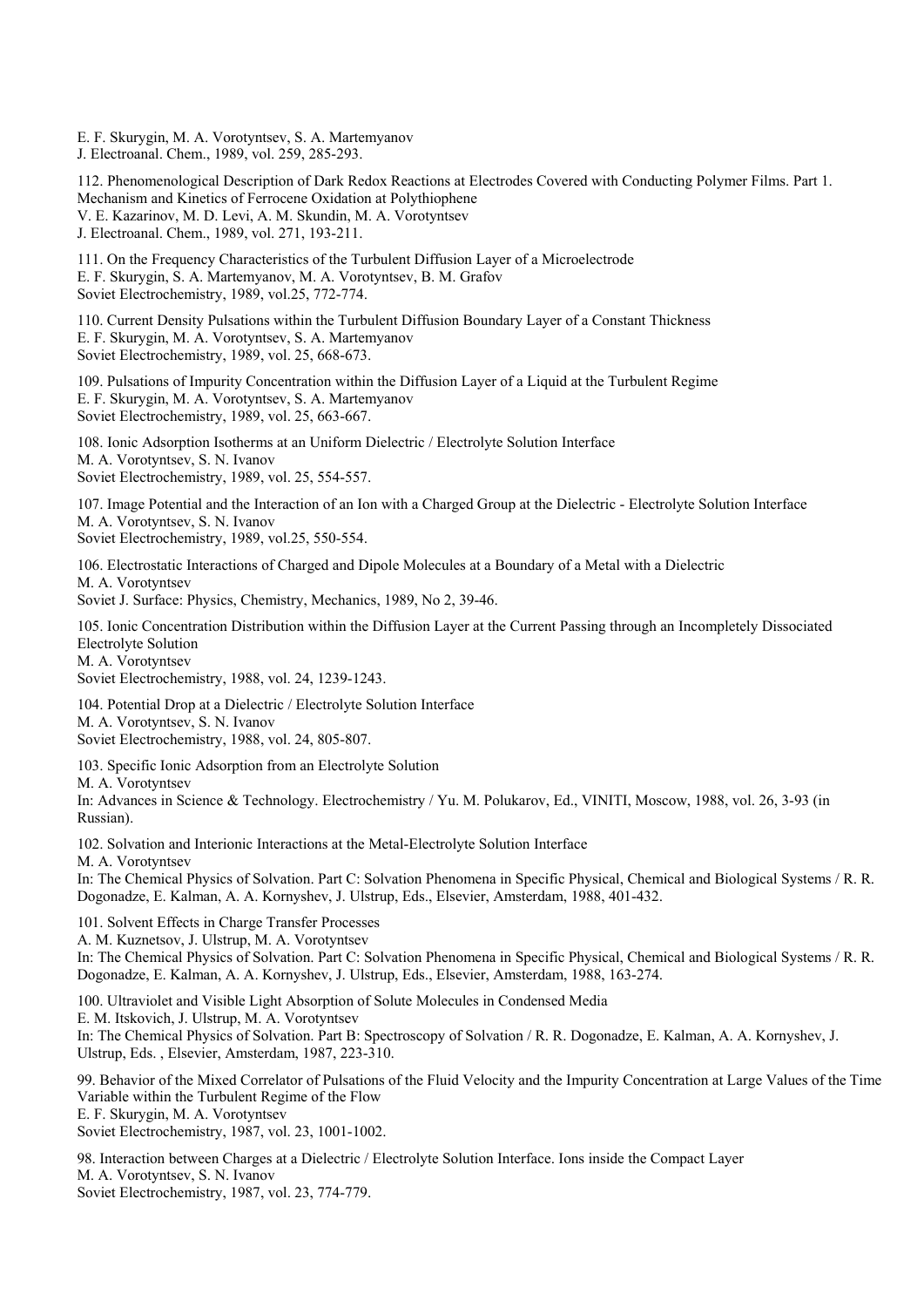97. Interaction between Charges at a Dielectric / Electrolyte Solution Interface. Ions in the Dielectric Medium

M. A. Vorotyntsev, S. N. Ivanov

Soviet Electrochemistry, 1987, vol. 23, 215-221.

96. Modern State of Double Layer Study of Solid Metals

M. A. Vorotyntsev

In: Modern Aspects of Electrochemistry / J. O' M. Bockris, B. E. Conway, R. E. White, Eds., Plenum Press, New-York, 1986, vol. 17, 131-222.

95. Statistical Mechanics of an Ionic Ensemble Adsorbed at the Metal - Dielectric Interface

M. A. Vorotyntsev, S. N. Ivanov

Sov. Phys. JETP, 1985, vol. 61, 1028-1032.

J. Experim. Theor. Phys. - Sov. Physics, 1985, vol. 88, 1729-1737.

94. Application of a New Theory for Interpretation of the Data for the Specific Adsorption of the Chloride Anion at the Mercury Electrode from Decinormal Mixed Electrolyte Solutions A. V. Shcheglov, M. A. Vorotyntsev, B. B. Damaskin, R. V. Ivanova Soviet Electrochemistry, 1985, vol.21, 1061-1063. Elektrokhimiya, 1985, vol.21, 1126-1129.

93. Iodide Ion Adsorption at Bismuth from Aqueous Mixed-Electrolyte Solutions. Interpretation of Capacitance Data with the Use of a New Theory M. A. Vorotyntsev

Soviet Electrochemistry, 1985, vol.21, 470-473. Elektrokhimiya, 1985, vol.21, 513-516.

92. A New Approach to Determine the Parameters of Ionic Adsorption with the Use of the Experimental Capacitance Data M. A. Vorotyntsev

Soviet Electrochemistry, 1985, vol.21, 323-325. Elektrokhimiya, 1985, vol.21, 354-357.

91.Attraction Constant of the Ionic Adsorption Isotherm at an Uniform Metal-Electrolyte Solution Interface M. A. Vorotyntsev Soviet Electrochemistry, 1985, vol.21, 257-259. Elektrokhimiya, 1985, vol.21, 278-281.

90. Temporal Correlation of Current Pulsations at One or Several Electrodes: a Technique to Study Hydrodynamic Fluctuation Characteristics of a Turbulent Flow

M. A. Vorotyntsev, S. A. Martemyanov, B. M. Grafov J. Electroanal. Chem., 1984, vol. 179, 1-23.

89. Electric Double-Layer Structure in Surface-Inactive Electrolyte Solutions M. A. Vorotyntsev In: Advances in Science & Technology. Electrochemistry / Yu. M. Polukarov, Ed., VINITI, Moscow, 1984, vol. 21, 3-77 (in Russian).

88. Models to Describe Collective Properties of the Metal / Solvent Interface in Electric Double-Layer Theory M. A. Vorotyntsev, A. A. Kornyshev Soviet Electrochemistry, 1984, vol. 20, 1-45. Elektrokhimiya, 1984, vol. 20, 3-47.

87. Field-Induced Interfacial Relaxation and Electrical Properties of the Compact Layer A. A. Kornyshev, M. A. Vorotyntsev J. Electroanal. Chem., 1984, vol. 167, 1-14.

86. Image Forces at the Metal/Electrolyte Solution Interface: Their Dependence on Electrode Charge and Electrolyte Concentration M. A. Vorotyntsev, K. Holub Soviet Electrochemistry, 1984, vol.20, 243-246 In Russian: Electrokhimiya, 1984, vol.20, 256-259.

85. Electrostatic Interaction between Adsorbed Ions and Capacitance Characteristics of the Electric Double Layer at the Electrode-Electrolyte Solution Interface M. A. Vorotyntsev, V. Yu. Izotov, A. A. Kornyshev

Soviet J. Surface: Physics, Chemistry, Mechanics, 1983, No.7, 97-110.

84. Ionic Adsorption Isotherms at an Uniform Metal-Electrolyte Solution Interface M. A. Vorotyntsev, V. Yu. Izotov Soviet Electrochemistry, 1983, vol.19, 831-833.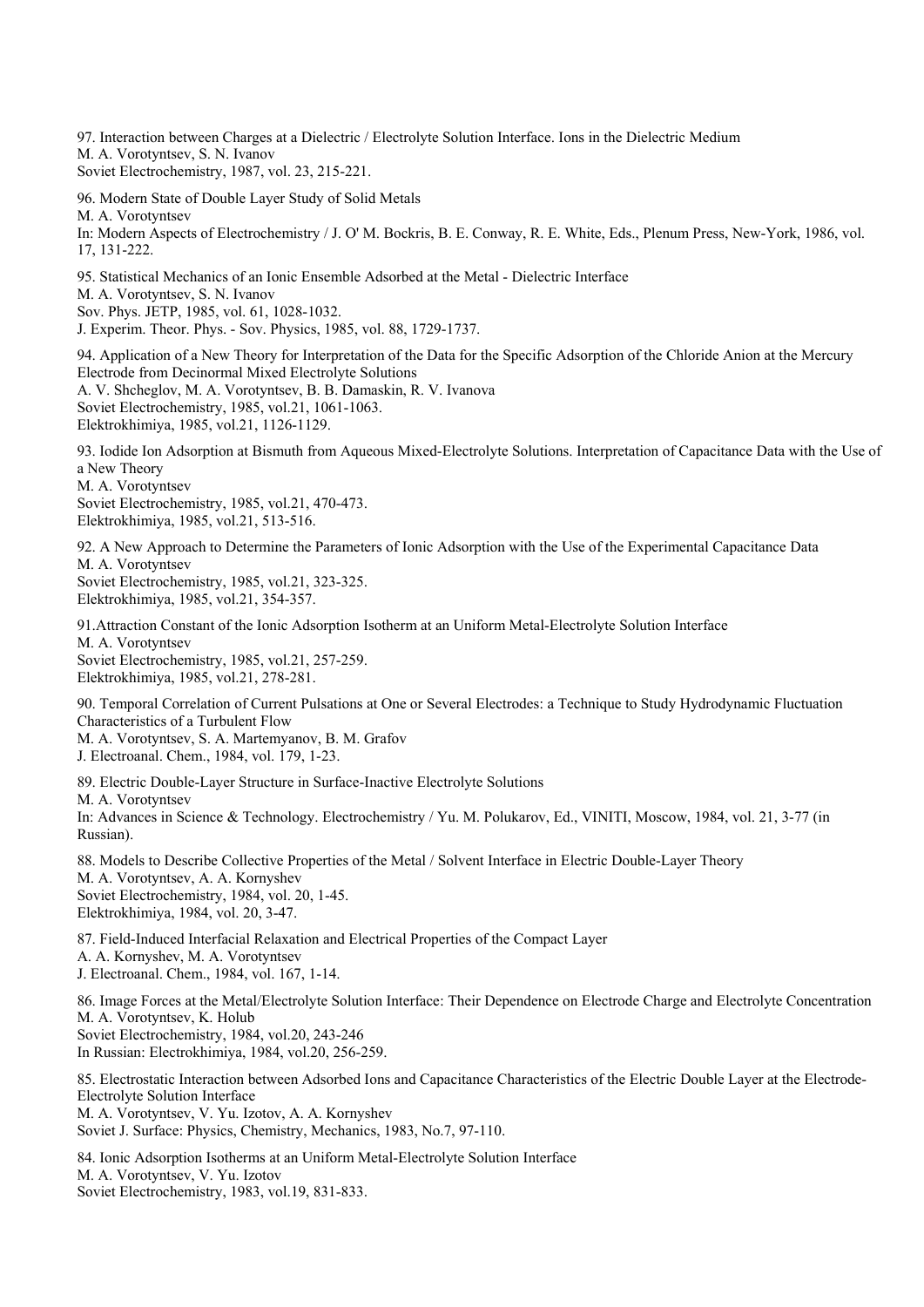83. Capacitance of the Metal-Electrolyte Solution Interface. Effects of the Metal Electronic Density Penetration into the Solvent M. A. Vorotyntsev, V. Yu. Izotov, A. A. Kornyshev, W. Schmickler Soviet Electrochemistry, 1983, vol.19, №. 3, 295-303 (in Russian), 260-267 (in English)

82. Differential Capacitance of the Electric Double Layer in Dilute Solutions of Surface-Inactive Electrolytes and upon the Specific Adsorption of Ions. Nonlocal and Nonlinear Effects M. A. Vorotyntsev, V. Yu. Izotov, A. A. Kornyshev Soviet Electrochemistry, 1983, vol.19, 364-368.

In Russian: Electrokhimiya, 1983, vol.19, 407-411.

81. Chemisorption Theory for Charged Species at Electrodes in the Model of an Energetically Homogeneous Surface M. A. Vorotyntsev

J. Research Inst. Catalysis. Hokkaido Univ. , 1982, vol. 30, 167-177.

80. Nonlocal Electrostatic Approach to the Problem of a Double Layer at a Metal / Electrolyte Interface A. A. Kornyshev, W. Schmickler, M. A. Vorotyntsev Physical Review B, 1982, vol. 25, 5244-5256.

79. Non-Local Screening Effects in the Long-Range Interionic Interaction in a Polar Solvent A. A. Kornyshev, M. A. Vorotyntsev, H. Nielsen, J. Ulstrup J. Chem. Society Faraday Trans.II, 1982, vol.78, 217-241.

78. Non-Local Dielectric Response of the Electrode/Solvent Interface in the Double Layer Problem A. A. Kornyshev, M. A. Vorotyntsev Canad. J. Chem., 1981, vol.59, 2031-2042.

77. Conductivity and Space Charge Phenomena in Solid Electrolytes with One Mobile Charge Carrier Species A. A. Kornyshev, M. A. Vorotyntsev Electrochimica Acta, 1981, vol. 26, 303-323.

76. Capacitance Characteristics of a Polycrystalline Electrode in Contact with a Surface-Inactive Electrolyte Solution. Influence of the Size of Surface Crystal Faces M. A. Vorotyntsev

J. Electroanal. Chem. , 1981, vol. 123, 379-387.

75. Analysis of the Capacitance of an Electrode Composed of Uniform Fragments Having Different Electrochemical Characteristics (Approximation of a Linear Screening within the Diffuse Layer) M. A. Vorotyntsev

Soviet Electrochemistry, 1981, vol.17, 835-842. Elektrokhimiya, 1981, vol.17, 1018-1027.

74. The Potential Distribution within the Electric Double Layer at a Contact of Two Plane Semi-Infinite Electrodes M. A. Vorotyntsev

Soviet Electrochemistry, 1981, vol.17, 472-479. Elektrokhimiya, 1981, vol.17, 576-584.

73. On Capacitance Characteristics of Polycrystalline Electrodes M. A. Vorotyntsev Soviet Electrochemistry, 1981, vol.17, 162-167. Elektrokhimiya, 1981, vol.17, 197-204.

72. The Effect of Spatial Dispersion of the Dielectric Permittivity on the Capacitance of Thin Insulating Films: Non-Linear Dependence of the Inverse Capacitance on Film Thickness A. A. Kornyshev, M. A. Vorotyntsev, J. Ulstrup Thin Solid Films, 1981, vol. 75, 105-118.

71. On Mechanisms of the Charge Separation in a Photosynthetic Reaction Center M. A. Vorotyntsev, E. M. Itskovich Biophysics, 1980, vol.25, 787-792.

70. Closed Equation of Turbulent Heat and Mass Transfer M. A. Vorotyntsev, S. A. Martemyanov, B. M. Grafov Sov. Physics JETP, 1980, vol. 52(5), 909-914 J. Experim. Theor. Phys. - Sov. Physics, 1980, vol. 79, 1797-1808.

69. Primary Photosynthetic Processes: the Problem of Rapid Irreversible Redistribution of Electronic Energy M. A. Vorotyntsev, E. M. Itskovich J. Theor. Biology, 1980, vol. 86, 223-236.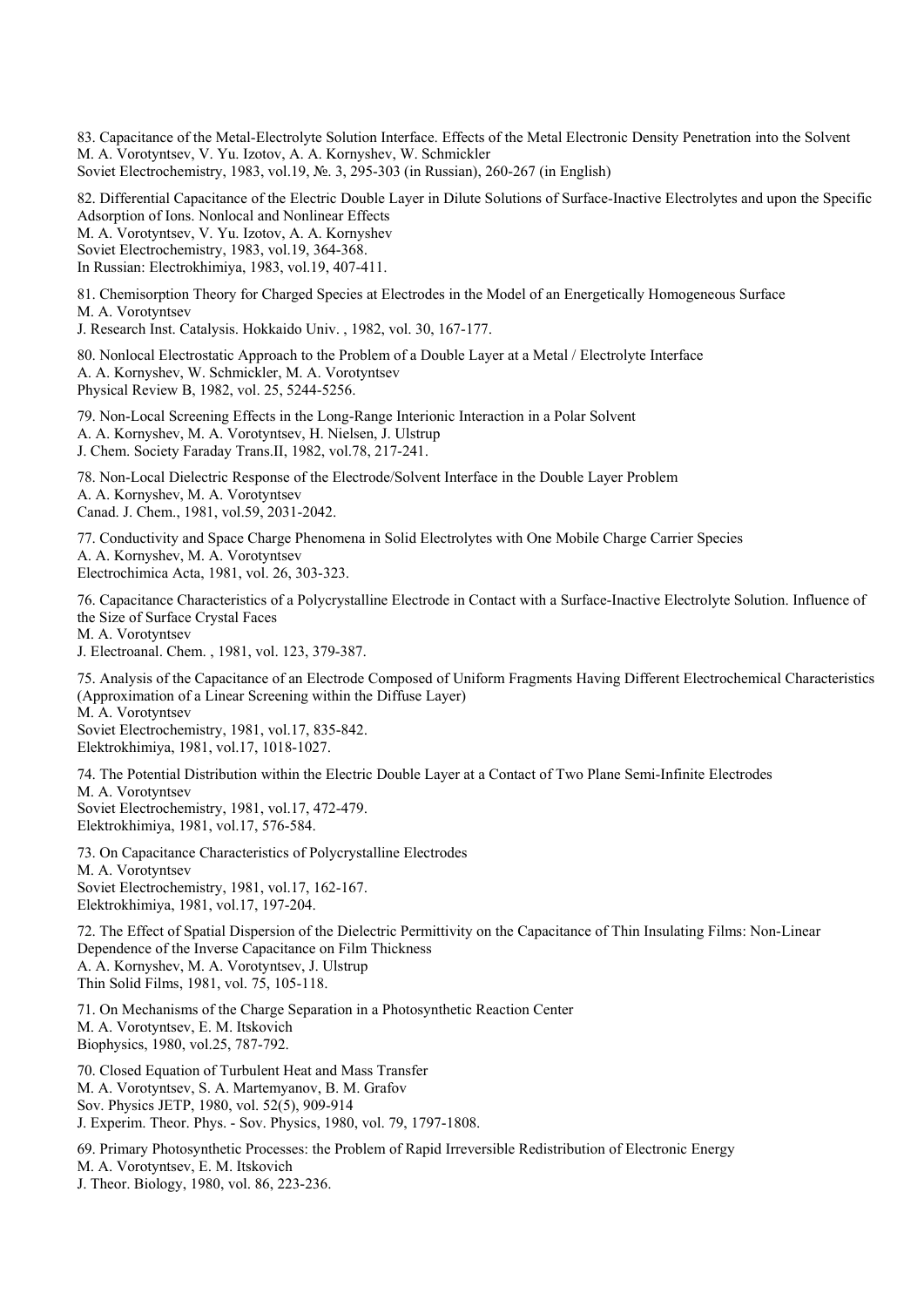68. Nonlocal Electrostatic Approach to the Double Layer and Adsorption at the Electrode / Electrolyte Interface A. A. Kornyshev, M. A. Vorotyntsev Surface Sci., 1980, vol. 101, 23-48.

67. Interaction between Adsorbed Ions. Effects of the Helmholtz Layer Properties M. A. Vorotyntsev Soviet Electrochemistry, 1980, vol.16, 1112-1119. Elektrokhimiya, 1980, vol.16, 1350-1358.

66. On the Turbulent Heat and Mass Transport at a Plane Wall for Moderate and Low Values of the Prandtl-Schmidt Number S. A. Martemyanov, M. A. Vorotyntsev, B. M. Grafov Soviet Electrochemistry, 1980, vol.16, 919-923.

65. Correlation of the Current Densities in Different Point of the Electrode Surface. Correlation Relations between the Current Fluctuations of Different Electrodes M. A. Vorotyntsev, S. A. Martemyanov, B. M. Grafov Soviet Electrochemistry, 1980, vol.16, 915-918.

64. Mixed Correlators of the Hydrodynamic Velocity and the Diffusing Impurity Concentration Fluctuations at the Turbulent Flow of Fluids

M. A. Vorotyntsev, S. A. Martemyanov, B. M. Grafov Soviet Electrochemistry, 1980, vol.16, 853-856.

63. The Turbulent Mass Transport within the Entrance Region near a Plane Electrode at High Values of the Prandtl-Schmidt Number S. A. Martemyanov, M. A. Vorotyntsev, B. M. Grafov Soviet Electrochemistry, 1980, vol.16, 856-860.

62. On the Development of the Diffusional Boundary Layer along an Electrode at the Turbulent Regime of the Flow S. A. Martemyanov, M. A. Vorotyntsev, B. M. Grafov Soviet Electrochemistry, 1980, vol.16, 710-713.

61. Mass Transport within the Turbulent Boundary Layer of a Fluid S. A. Martemyanov, M. A. Vorotyntsev, B. M. Grafov Proc. Moscow State Univ., Math. & Mech., 1980, 67-70.

60. Electrostatic Interaction on a Metal-Insulator Interface M. A. Vorotyntsev, A. A. Kornyshev Sov. Phys JETP, 1980, vol. 51, 509-514. In Russian: J. Experim. Theor. Phys., 1980, vol. 78, 1008-1019

59. Possible Mechanisms of "Controlling" Ionic Interaction at the Electrode-Solution Interface M. A. Vorotyntsev, A. A. Kornyshev, A. I. Rubinshtein Soviet Electrochemistry, 1980, vol.16, 65-67. In Russian: Electrokhimiya, 1980, vol.16, 73-76

58. Convective Diffusion at the Closely Located Planar Electrodes S. A. Martemyanov, M. A. Vorotyntsev, B. M. Grafov Soviet Electrochemistry, 1979, vol.15, 1256-1259.

57. Recent Studies of the Electric Double-Layer Structure and the Mechanism of Electrode Processes M. A. Vorotyntsev In: Advances in Science & Technology. Electrochemistry / Yu. M. Polukarov, Ed., VINITI, Moscow, 1979, vol. 14, 57-119 (in Russian).

56. Physical Significance of an Effective Dielectric Constant That Depends on the Distance from the Electrode M. A. Vorotyntsev, A. A. Kornyshev Soviet Electrochemistry, 1979, vol.15, 560-564. In Russian: Elektrokhimiya, 1979, vol.15, 660-664.

55. On the Double-Layer Effects in the Hydrogen-Ion Discharge M. A. Vorotyntsev, V. S. Krylov, L. I. Krishtalik Soviet Electrochemistry, 1979, vol.15, 636-638. Elektrokhimiya, 1979, vol.15, 738-741.

54. Electric Interaction between the Solute Ions at the Electrode Surface. Effects of the Ion Field Penetration into the Electrode M. A. Vorotyntsev, A. A. Kornyshev, A. I. Rubinshtein Proc. Academy of Sciences of the USSR, 1979, vol.248, 1321-1324.

53. Functional Form of the Turbulent Diffusion Coefficient in the Layer next to the Electrode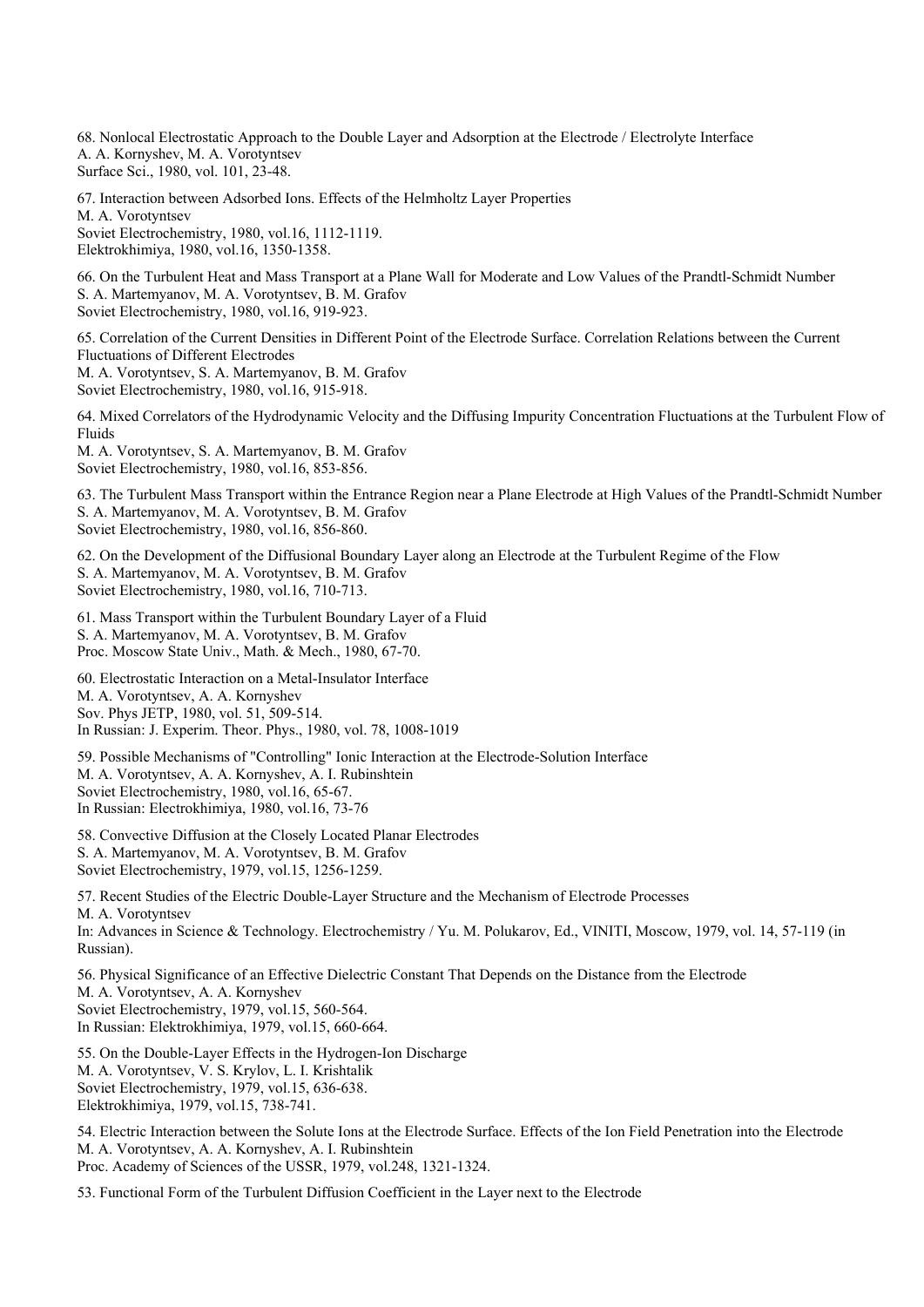S. A. Martem'yanov, M. A. Vorotyntsev, B. M. Grafov Soviet Electrochemistry, 1979, vol.15, 790-795. 52. Derivation of a Nonlocal Mass Transfer Equation in the Turbulent Diffusion Layer S. A. Martem'yanov, M. A. Vorotyntsev, B. M. Grafov Soviet Electrochemistry, 1979, vol.15, 787-790. 51. On the Concentration Profile in the Laminar Flow at a Solid Wall with a Stepwise Change of the Boundary Condition M. A. Vorotyntsev, B. M. Grafov, S. A. Martemyanov Proc. Moscow State Univ., Math. & Mech., 1979, 88-92. 50. Model Nonlocal Electrostatics: 3. Cylindrical Interface A. A. Kornyshev, M. A. Vorotyntsev J. Phys. C: Solid State Physics, 1979, vol.12, 4939-4946. 49. Analysis of the Discreteness-of-Charge Effects within the Diffuse Layer for the Simplest Model of the Helmholtz Layer M. A. Vorotyntsev, E. M. Itskovich Soviet Electrochemistry, 1979, vol.15, 114-117. Elektrokhimiya, 1979, vol.15, 136-139. 48. Ionic Distribution in the Diffuse Part of the Double Layer. Discreteness-of-Charge Effects M. A. Vorotyntsev Soviet Electrochemistry, 1979, vol.15, 132-136. 47. Effects of the Intramolecular Vibrations in the Shape of Electronic Spectra M. A. Vorotyntsev, E. M. Itskovich Optics and Spectroscopy, 1978, vol.45, 240-246. 46. Analytic Expression for the Potential Energy of a Test Charge in a Dielectric Bounded by Solid State Plasma A. A. Kornyshev, A. I. Rubinshtein, M. A. Vorotyntsev J. Phys. C: Solid State Physics, 1978, vol.11, L691-694. 45. Model Nonlocal Electrostatics: 2. Spherical Interface M. A. Vorotyntsev J. Phys. C: Solid State Physics, 1978, vol.11, 3323-3331. 44. Model Nonlocal Electrostatics: 1. A. A. Kornyshev, A. I. Rubinshtein, M. A. Vorotyntsev J. Phys. C: Solid State Physics, 1978, vol.11, 3307-3322. 43. Discreteness-of-Charge Effects in an Inhomogeneous Dielectrics M. A. Vorotyntsev Soviet Electrochemistry, 1978, vol.14, 783-786. Elektrokhimiya, 1978, vol.14, 913-917. 42. Discreteness-of-Charge Effects and the Ionic Distribution near an Interface M. A. Vorotyntsev Soviet Electrochemistry, 1978, vol.14, 781-783. Elektrokhimiya, 1978, vol.14, 911-913. 41. An Interpolation Formula for the Energy of a Charge near the Interface of Two Dielectrics with Nonlocal Properties M. A. Vorotyntsev, A. A. Kornyshev, A. I. Rubinshtein Soviet Electrochemistry, 1978, vol.14, 811-813. 40. Aspects of Conductivity and Space Charge Phenomena in Solid Electrolytes A. A. Kornyshev, M. A. Vorotyntsev Electrochim. Acta, 1978, vol. 23, 267-270. 39. An Unipolar Model of the Solid Electrolyte Conductivity M. A. Vorotyntsev, Yu. Ya. Gurevich, A. A. Kornyshev Soviet Electrochemistry, 1978, vol.14, 3-8. 38. Potential Energy of an Ion near the Electrode. Effects of the Ion Field Penetration into the Electrode M. A. Vorotyntsev, A. A. Kornyshev, A. I. Rubinshtein Soviet Electrochemistry, 1977, vol.13, 1767-1768.

37. Kinetics of Low-Temperature Reactions at a Weak Coupling between the Reagent and the Medium M. A. Vorotyntsev, R. R. Dogonadze, M. G. Zaqaraia, A. M. Kuznetsov Trans. Academy of Sciences of the USSR, Chemistry, 1977, 1424-1426.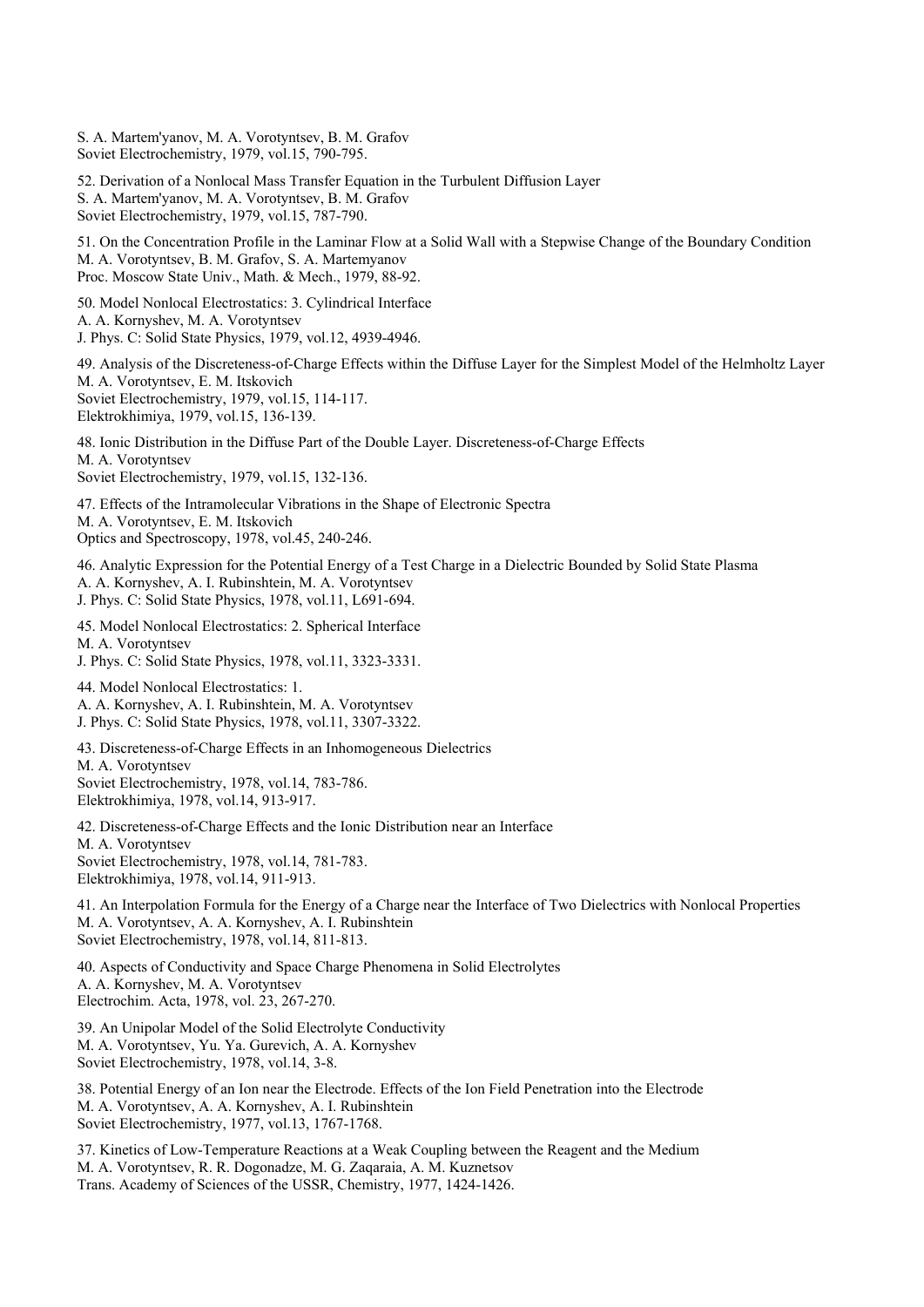36. Image Potential near a Dielectric / Plasma-Like Medium Interface A. A. Kornyshev, A. I. Rubinshtein, M. A. Vorotyntsev Physica Status Solidi (b), 1977, vol. 84, 125-132.

35. On the Ratio of the Ortho- and Para-Species at the Electrochemical Hydrogen Evolution M. A. Vorotyntsev, G. M. Chonishvili Soviet Electrochemistry, 1977, vol.13, 1088.

34. To the Theory of Voltammetric Characteristics of Electrochemical Cells with a Solid Electrolyte M. A. Vorotyntsev, A. A. Kornyshev Soviet Electrochemistry, 1977, vol.13, 550-553.

33. Direct Current Passage through a Cell with the Unipolar Ion Conductivity M. A. Vorotyntsev, A. A. Kornyshev Soviet Electrochemistry, 1977, vol.13, 547-550.

32. The Theory of Atomic-Molecular Transformations in a Condense Phase at Low Temperatures R. R. Dogonadze, A. M. Kuznetsov, M. A. Vorotyntsev, M. G. Zaqaraia J. Electroanal. Chem., 1977, vol. 75, 315-337.

31. Electric Current across the Metal-Solid Electrolyte Interface. 2. Low Amplitude Alternating Current E. M. Itskovich, A. A. Kornyshev, M. A. Vorotyntsev Physica Status Solidi (a), 1977, vol.39, 573-582.

30. Electric Current across the Metal-Solid Electrolyte Interface. 1. Direct Current, Current-Voltage Characteristic E. M. Itskovich, A. A. Kornyshev, M. A. Vorotyntsev Physica Status Solidi (a), 1977, vol.39, 229-238.

29. An Approach to the Conductivity and the Space Charge Distribution in a Solid Electrolyte M. A. Vorotyntsev, A. A. Kornyshev Proc. Academy of Sciences of the USSR, 1976, vol.230, 631-634.

28. Electrostatic Models in the Theory of Solutions Yu. I. Kharkats, A. A. Kornyshev, M. A. Vorotyntsev J. Chem. Society Faraday Trans. II, 1976, vol. 72, 361-371.

27. Theory of Highly Exothermic Electron-Transfer Processes R. R. Dogonadze, A. M. Kuznetsov, M. A. Vorotyntsev Z. Physik. Chemie Neue Folge, 1976, Bd. 100, 1-16.

26. Analysis of the Tunneling Factor for the Proton Transfer Process M. A. Vorotyntsev, G. M. Chonishvili Proc. Moscow State Univ., Physics, 1976, 98-102.

25. To the Theory of Atom-Molecular Transformations in a Condensed Medium at Low Temperatures M. A. Vorotyntsev, R. R. Dogonadze, M. G. Zaqaraia, A. M. Kuznetsov Proc. Academy of Sciences of the USSR, 1976, vol.226, 105-108.

24. Theory of Light Absorption by Ions in Solutions R. R. Dogonadze, E. M. Itskovich, A. M. Kuznetsov, M. A. Vorotyntsev J. Phys. Chem., 1975, vol. 79, 2827-2834.

23. Analysis of the Tunneling Factor for the Reaction of Electrochemical Hydrogen Desorption M. A. Vorotyntsev, G. M. Chonishvili Proc. Academy of Sciences of the USSR, 1975, vol.225, 116-119.

22. To the Theory of Chemical Reactions at Low Temperatures M. A. Vorotyntsev, R. R. Dogonadze, M. G. Zaqaraia, A. M. Kuznetsov Proc. Academy of Sciences of the USSR, 1975, vol.223, 1168-1171.

21. Application of the Density Matrix Method in the Quantum Mechanical Calculation of the Bridge-Assisted Electron Transfer Probability in Polar Media Yu. I. Kharkats, A. K. Madumarov, M. A. Vorotyntsev

J. Chem. Society Faraday Trans.II, 1974, vol.70, 1578-1590.

20. Kinetics of Electrochemical Processes. Quantum-Mechanical Theory. The Role of Interrelations of the Different Atom Motions in Reactions with Participation of Many-Atomic Systems M. A. Vorotyntsev, R. R. Dogonadze, A. M. Kuznetsov

Soviet Electrochemistry, 1974, vol.10, 1023-1030.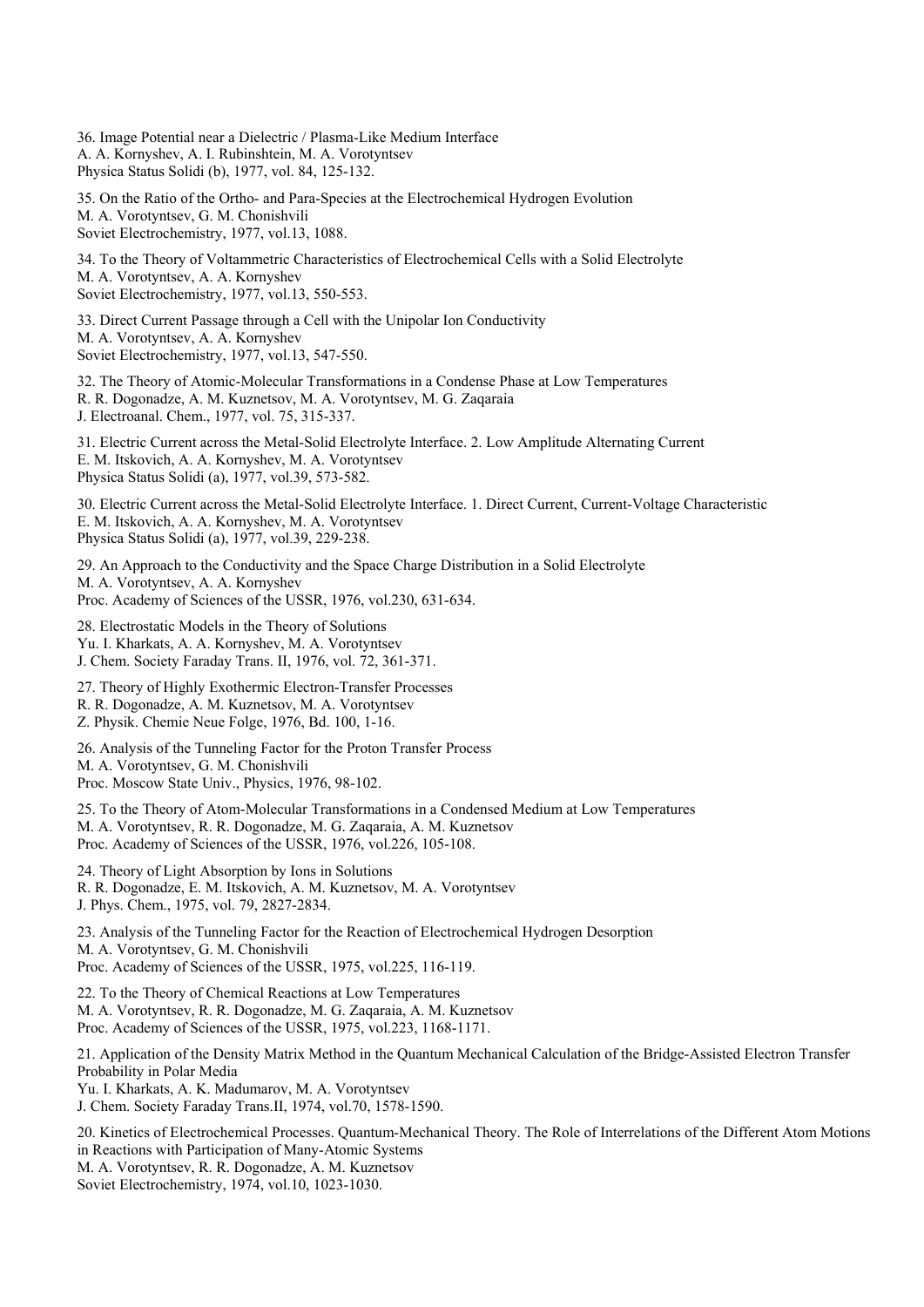19. Kinetics of Electrochemical Processes. Quantum-Mechanical Theory. The Transition Probability for Non-Adiabatic Reactions in a Harmonic Approximation ("Mixing" of Classical and Quantum Degrees of Freedom) M. A. Vorotyntsev, R. R. Dogonadze, A. M. Kuznetsov Soviet Electrochemistry, 1974, vol.10, 867-875.

18. Kinetics of Electrochemical Processes. Quantum-Mechanical Theory. The Transition Probability for Non-Adiabatic Reactions in a Harmonic Approximation (General Relations) M. A. Vorotyntsev, R. R. Dogonadze, A. M. Kuznetsov Soviet Electrochemistry, 1974, vol.10, 687-697.

17. To the Theory of Proton Transfer Processes in a Polar Medium M. A. Vorotyntsev, R. R. Dogonadze, A. M. Kuznetsov Proc. Academy of Sciences of the USSR, 1973, vol.209, 1135-1138.

16. To the Theory of Adiabatic and Non-Adiabatic Transitions. The Average Transition Probability M. A. Vorotyntsev, R. R. Dogonadze, A. M. Kuznetsov Proc. Moscow State Univ., Physics, 1973, vol.14, 352-356.

15. To the Theory of Adiabatic and Non-Adiabatic Transitions. The Transition Probability M. A. Vorotyntsev, R. R. Dogonadze, A. M. Kuznetsov Proc. Moscow State Univ., Physics, 1973, vol.14, 224-228.

14. On the Theory of Nonradiative Transitions in Polar Media. 2. Processes with "Mixing" of Quantum and Classical Degrees of Freedom

R. R. Dogonadze, A. M. Kuznetsov, M. A. Vorotyntsev Physica Status Solidi (b), 1972, vol. 54, 425-433.

13. On the Theory of Nonradiative Transitions in Polar Media. 1. Processes without "Mixing" of Quantum and Classical Degrees of Freedom

R. R. Dogonadze, A. M. Kuznetsov, M. A. Vorotyntsev Physica Status Solidi (b), 1972, vol. 54, 125-134.

12. Kinetics of Adiabatic and Non-Adiabatic Reactions at the Metal and Semiconductor Electrodes R. R. Dogonadze, A. M. Kuznetsov, M. A. Vorotyntsev Croatica Chimica Acta, 1972, vol. 44, 257-273.

11. Non-Adiabatic Transition Probabilities for a Set of Three Terms M. A. Vorotyntsev, A. A. Granovsky, R. R. Dogonadze, A. M. Kuznetsov Proc. Moscow State Univ., Physics, 1972, vol.13, 59-65.

10. Application of the Quasi-Classical Approximation to Analyze Certain Kinetic Problems in Polar Media M. A. Vorotyntsev, V. M. Kats, A. M. Kuznetsov Proc. Moscow State Univ., Physics, 1971, vol.12, 411-415.

9. Study of the Chemical Reaction Kinetics in Polar Medium for Non-Harmonic Molecular Potentials M. A. Vorotyntsev, V. M. Kats, A. M. Kuznetsov Soviet Electrochemistry, 1971, vol.7, 597.

8. Kinetics of Electrochemical Processes. Phenomenological Theory. General Qualitative Properties of Polarization Curves R. R. Dogonadze, A. M. Kuznetsov, M. A. Vorotyntsev Soviet Electrochemistry, 1971, vol.7, 306-312.

7. Quantum Theory of Kinetics in Electrochemical Processes V. G. Levich, R. R. Dogonadze, M. A. Vorotyntsev, E. D. German, A. M. Kuznetsov, Yu. I. Kharkats Soviet Electrochemistry, 1970, vol.6, 562-568 (549-555 in English).

6. Application of a Harmonic Approximation to Analyze Certain Kinetic Problems M. A. Vorotyntsev, A. M. Kuznetsov Proc. Moscow State Univ., Math. & Mech., 1970, vol.11, 146-154.

5. On the Theory of Adiabatic and Nonadiabatic Electrochemical Reactions R. R. Dogonadze, A. M. Kuznetsov, M. A. Vorotyntsev J. Electroanal. Chem., 1970, vol.25, A17-19.

4. Certain Properties of Polarization Curves M. A. Vorotyntsev, A. M. Kuznetsov Soviet Electrochemistry, 1970, vol.6, 261-265 (251-254 in English).

3. The Theory of Electrochemical Reactions of Several Electrons Transfer